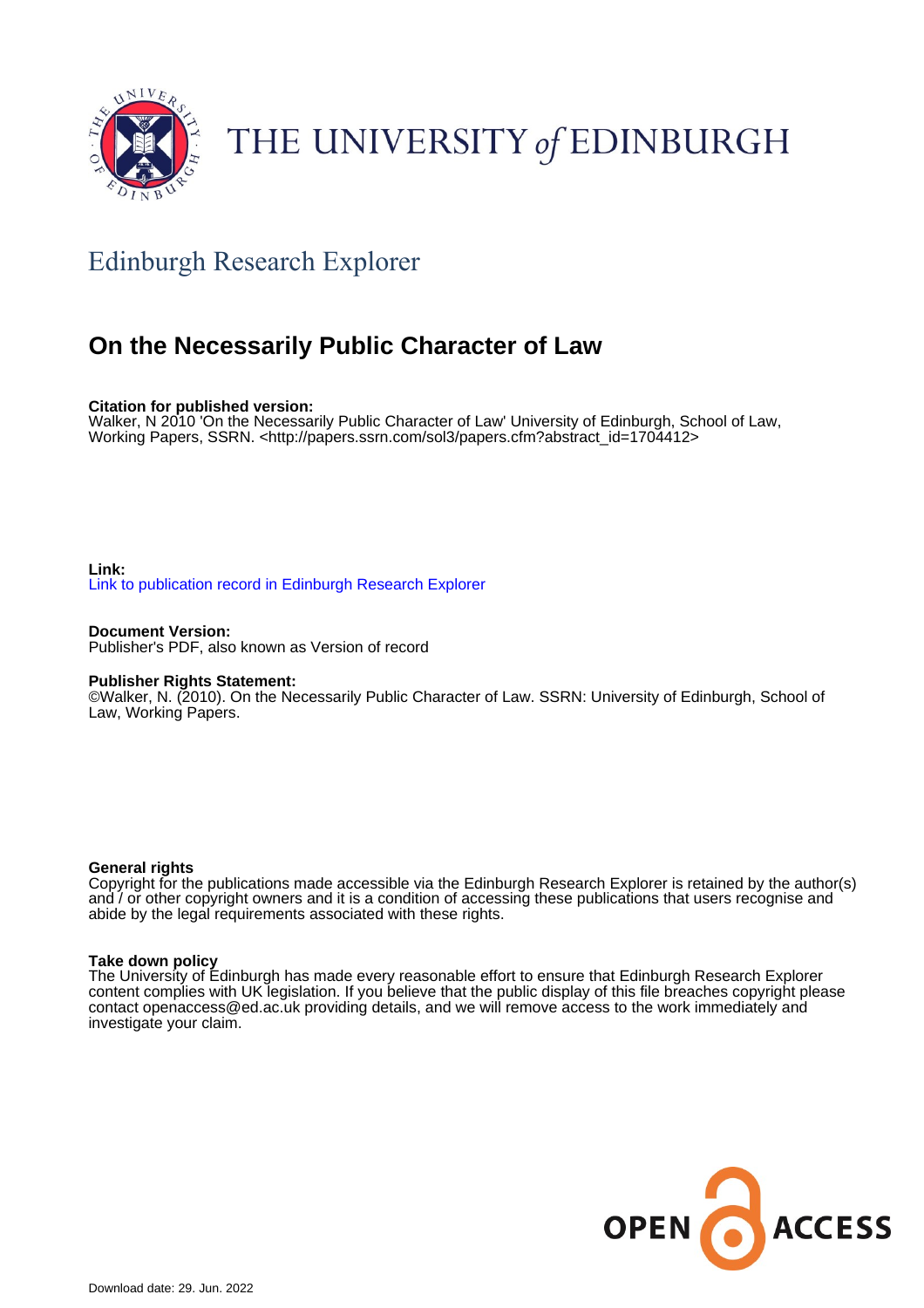# University of Edinburgh School of Law

Working Paper Series

No 2010/35

# On the Necessarily Public Character of Law

*Forthcoming in*  C McCorkindale, G Clunie, H Psarras and C Michelon (eds) *The Public in Law* (Ashgate, 2011)

**Neil Walker** Regius Professor of Public Law and the Law of Nature and Nations University of Edinburgh School of Law



This text may be downloaded for personal research purposes only. Any additional reproduction for other purposes, whether in hard copy or electronically, requires the consent of the author(s). If cited or quoted, reference should be made to the name(s) of the author(s), the title, the number, and the working paper series © 2010 Neil Walker Edinburgh School of Law Working Paper Series University of Edinburgh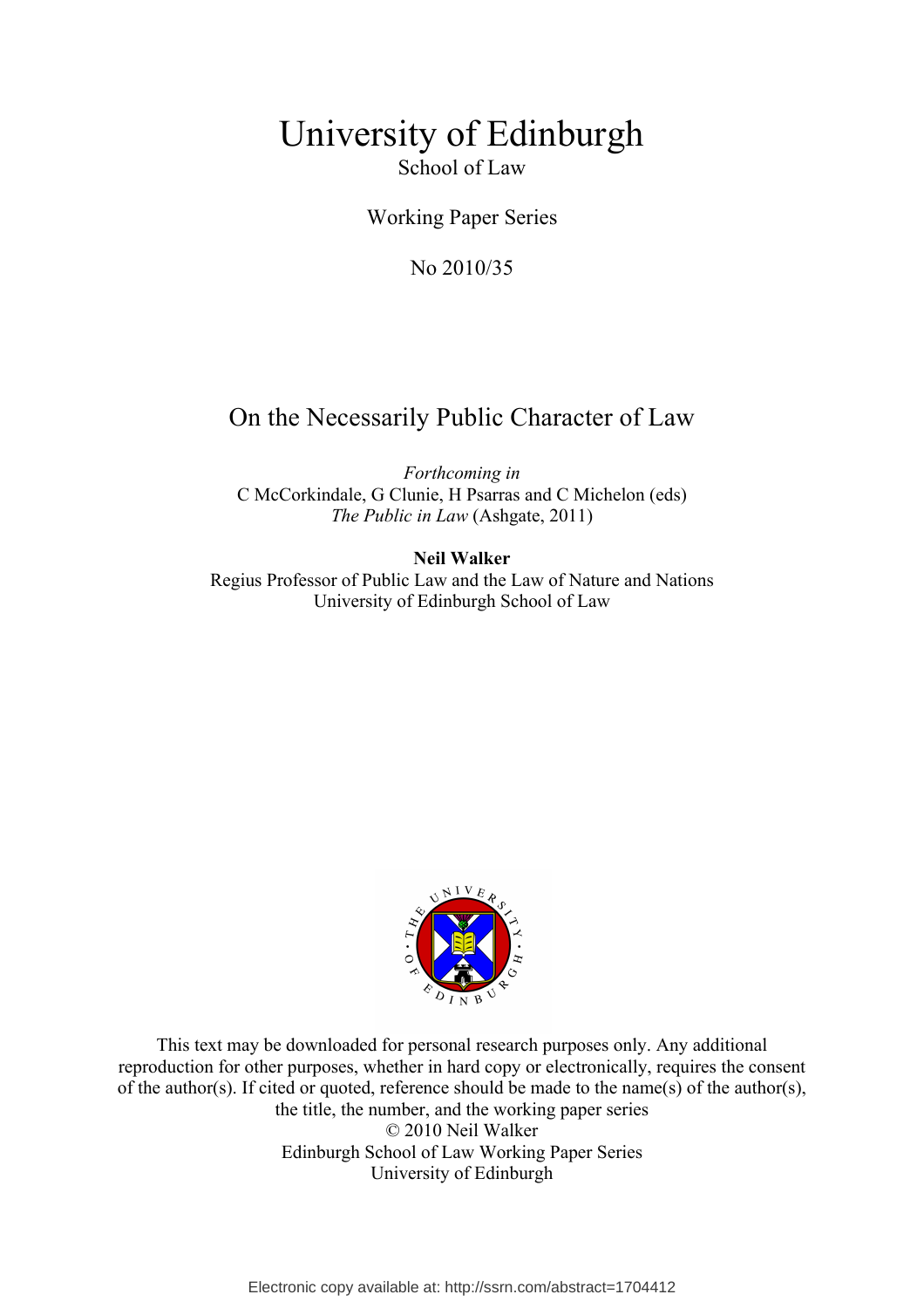# **Abstract**

This paper asks whether and how modern law may be understood as necessarily public in character. It begins by looking at the two main ways—doctrinal and disciplinary—in which law is understood as only selectively and contingently public. In both these cases law's public quality is counterposed to its private quality. However, publicness can also be conceived of as the juridical master category embracing the public and the private in the disciplinary and doctrinal senses. This conception of the necessary and irreducible publicness of law draws on the tradition of *ius publicum*, recently revived in the Anglophone world in the work of Martin Loughlin. That body of thought conceives of the state as a pre-positive and generically public jural foundation—a scheme of intelligibility for making sense of the positive law (constitution, statute law, common law) of the state. This is a plausible and powerful way of understanding the history of the modern state-based, sovereigntist legal constellation. However, it may be challenged both methodologically for elevating the state-based account to the status of the only plausible narrative, and substantively for its inability to capture the state-decentring aspects of contemporary globalization. A conception of pre-positive publicness no longer simply proposed as a dominant, value-neutral historical paradigm of explanation, but now underpinned by a normative commitment to democracy, is proposed as way of addressing both the methodological and the substantive limitations of the *ius publicum* account.

# **Keywords**

public, private, doctrine, discipline, ius publicum, globalization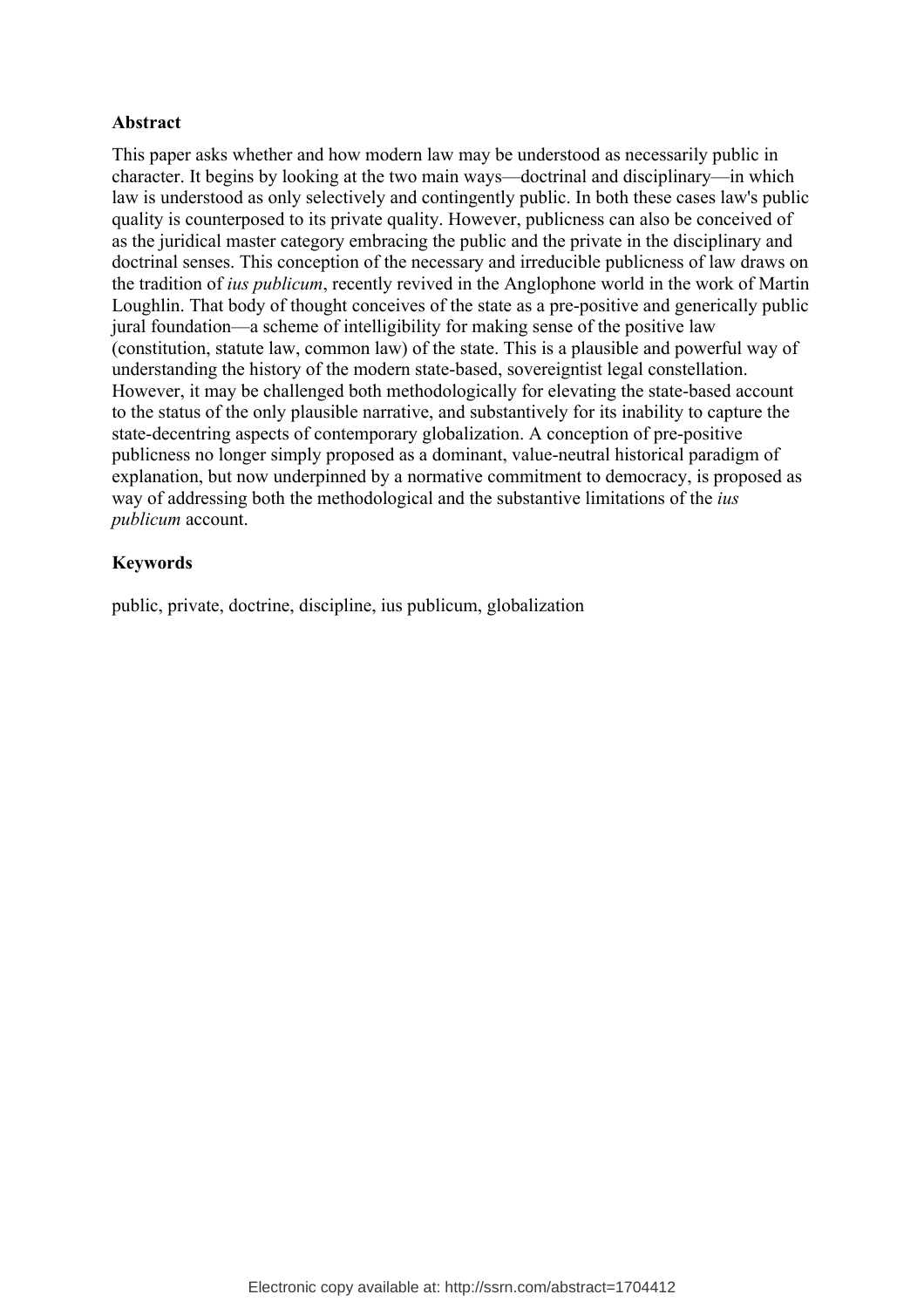#### **On The Necessarily Public Character of Law**

#### **Neil Walker**

#### **1. Introduction**

No-one would deny that the adjective 'public' has much to contribute to our understanding of the nature of modern law. Just how much is less clear. There are certainly various senses in which we can consider *some* law, or some laws, as possessing a public character, but is there any significant sense in which we can consider *all* modern law as having a public character? And what connection, if any, is there between these two measures of law's public character? Does the difficult case for the public character of all law—in other words, for law's *necessarily* public character—gain support from any of the indisputable ways in which some law displays a public character—in other words, from law's *selectively* and contingently public character?

My answer to both questions is a qualified yes. In the first place, there is a significant sense in which we may consider all law as having a public character. It is a fragile and disputed sense, and one that is under more threat than ever in today's world. Yet, however elusive the idea of the necessarily public quality of law, it remains a central theme of our attempts to make sense of law today as well as an important point of departure in our efforts to imagine the legal future. In the second place, that necessarily public character of all law is related to at least some of the ways in which law can be understood to be selectively and partially public, although the connections are indirect and have to be carefully traced.

In unpacking this argument below, we proceed from the more modest to the more ambitious claims. We begin by looking at the different ways in which the public label can be applied selectively to law. Then, in the light of what that tells about the relationship between

1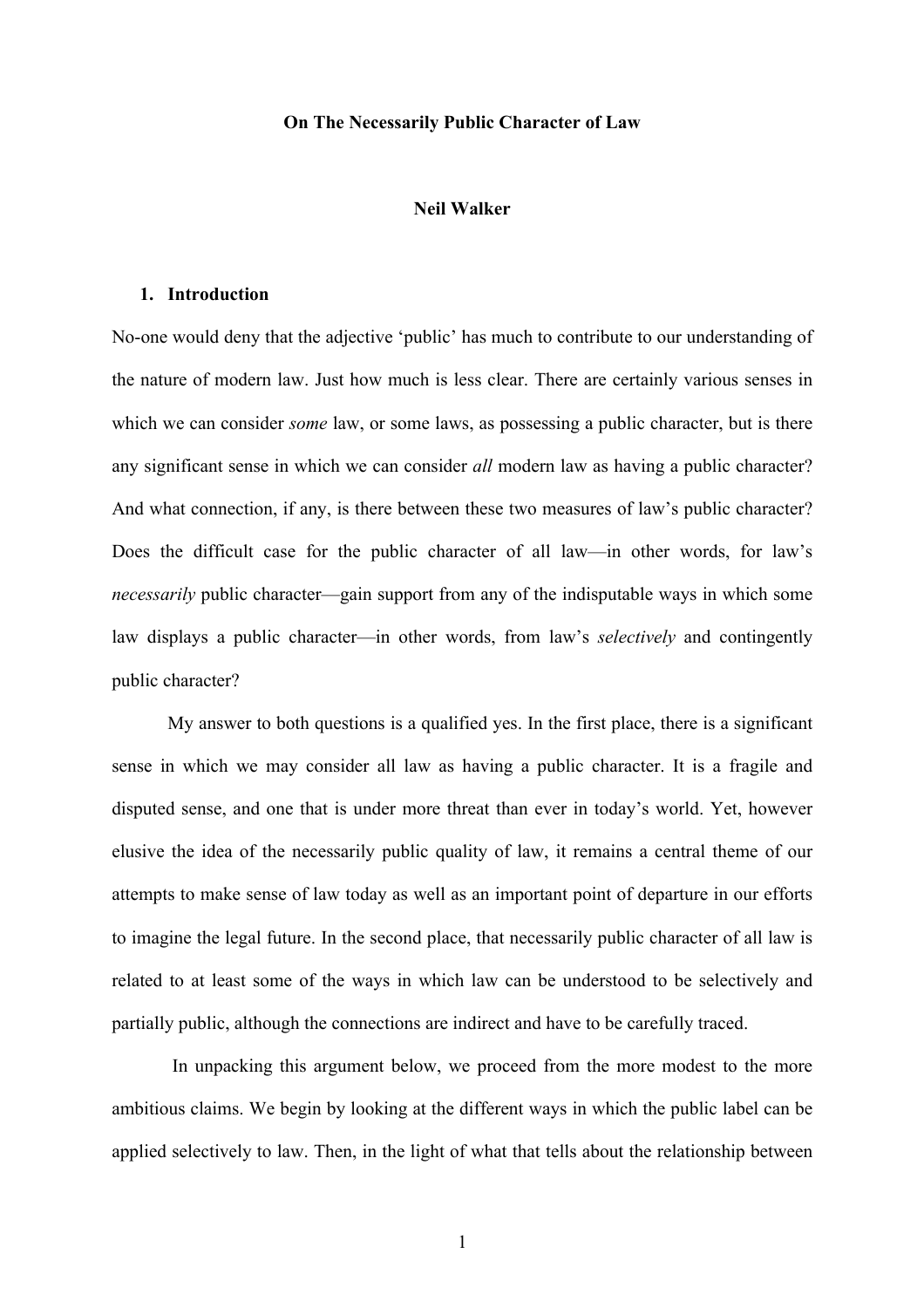law and 'publicness', we move to examine the proposition that law in some significant sense has a necessarily public character.

# **2. False Beginnings**

Before embarking on this line of inquiry, however, we should pause to note, and to set to one side, one relatively *insignificant* sense in which law can be said to possess a necessarily public character. If, as Wittgenstein famously argued, we cannot imagine such a thing as a private language,<sup>1</sup> then, by close analogy, we might also hold such a thing as a 'private law' to be unimaginable, and by this route assert law's 'public' quality to be necessary and inevitable. What Wittgenstein was alluding to was the idea that language is an undeniably social accomplishment, and that it is so in a double sense. It is both the case that language's basic purpose is the social one of communication and that the achievement of that basic purpose depends upon the successful social activity of arriving at a common or at least overlapping sense of what is meant, or signified, by the symbols making up a language. So, too, law may be conceived of as a social accomplishment in a double sense—both in its aim and in its method. Its basic purpose is the effective articulation and communication of a common normative framework,<sup>2</sup> and the achievement of that purpose depends upon the development of some shared or overlapping sense of the meaning of norms, or at least some shared or overlapping sense as to how we should arrive at an authoritative version of the meaning of these norms.

Such a quick conclusion, however, begs more questions than it answers for anyone investigating whether law necessarily possesses a 'public' character. In the first place, it assumes that the opposite of 'private' is always 'public'. Or, more strictly, that the non-

<sup>1</sup> L Wittgenstein *Philosophical Investigations* (Oxford: Blackwell, 1953) para 256 *et seq.* <sup>2</sup> Se M van Hoecke *Law as Communication* (Oxford: Hart, 2002)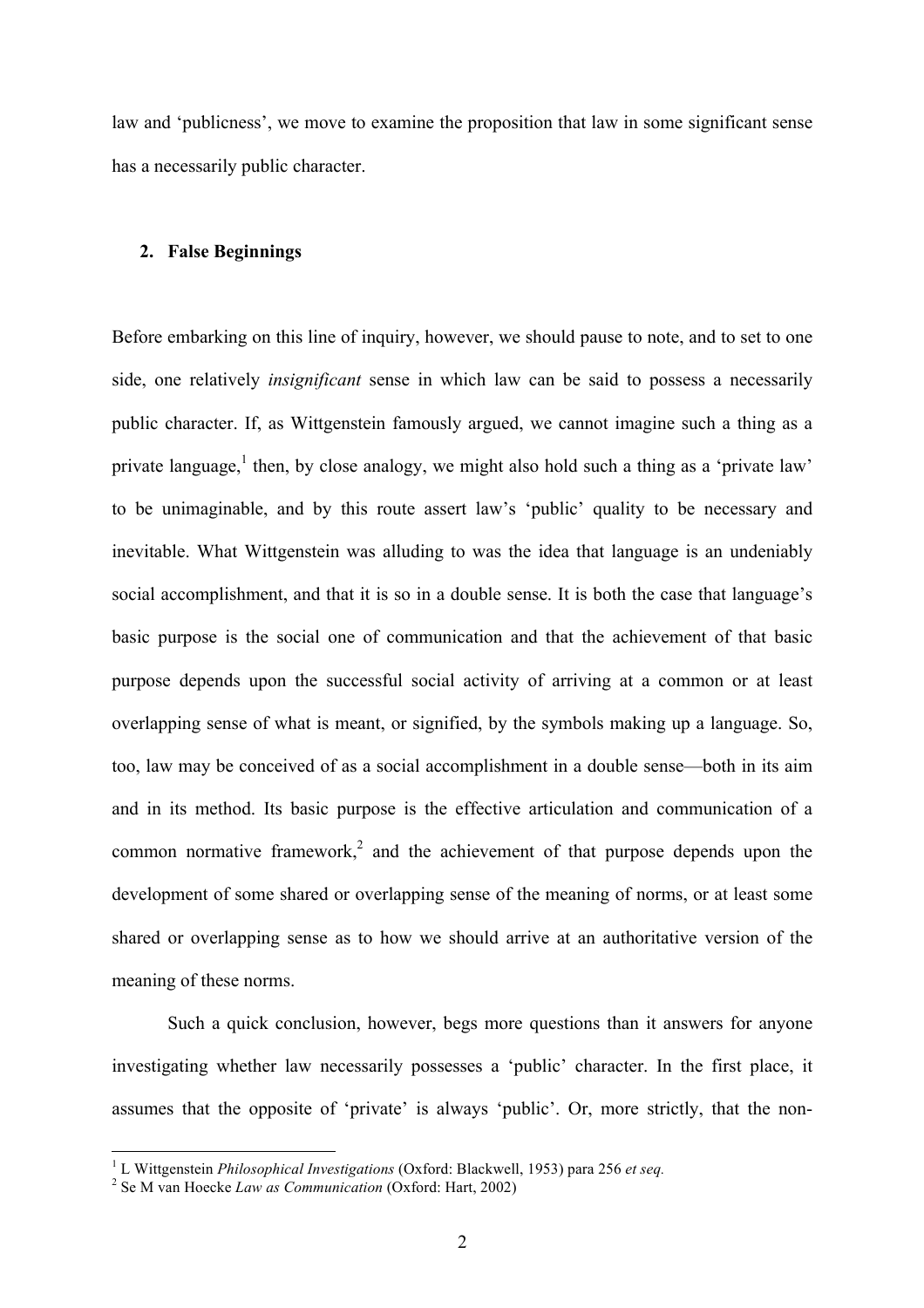private is by definition public, thereby exhausting all categorical possibilities. But that assumption risks stretching the meaning of 'public' further than we want, and in so doing rendering the claim that law is necessarily 'public' overinclusive and even trivial. After all, we have argued nothing more here than that law is intrinsically social; and if anything that is 'social' is by definition 'public', then the claim that law has a necessarily public character adds nothing to our understanding of law.

In the second place, if the issue is approached from the opposite direction, then the claim that law can never be 'private' goes against deep conventional usage. There may be much theoretical controversy about the proper *conception* of private law, but there is very little dispute about the significance of the core *concept* or idea of private law.<sup>3</sup> The term 'private law', as generally understood, specifies a disciplinary field of law that deals with those relationships between individuals with which the state or a similar 'public body' has no direct concern. Simply to ignore *this* 'private' aspect to law, which would be the consequence of reducing and restricting the private to the realm of the mentally interior and non-social in the Wittgensteinian sense, would be to deny much about how we understand the disciplinary division of the legal world. What is more, that same disciplinary division yields, on the other side, the domain of 'public law', which suggests a very different, and as we shall see, much more significant conception of legal 'publicness' than one that rests merely on law's social quality

### **3. The Selective 'Publicness' of Law**

There are two key ways in which we conceive of the 'public' character of law in a selective fashion. First, we consider law to be selectively 'public' with reference to various aspects of

<sup>&</sup>lt;sup>3</sup> See e.g. P. Cane, "The Anatomy of Private Law Theory: A 25<sup>th</sup> Anniversary Essay" (2005) 25 *Oxford Journal of Legal Theory* 203-217.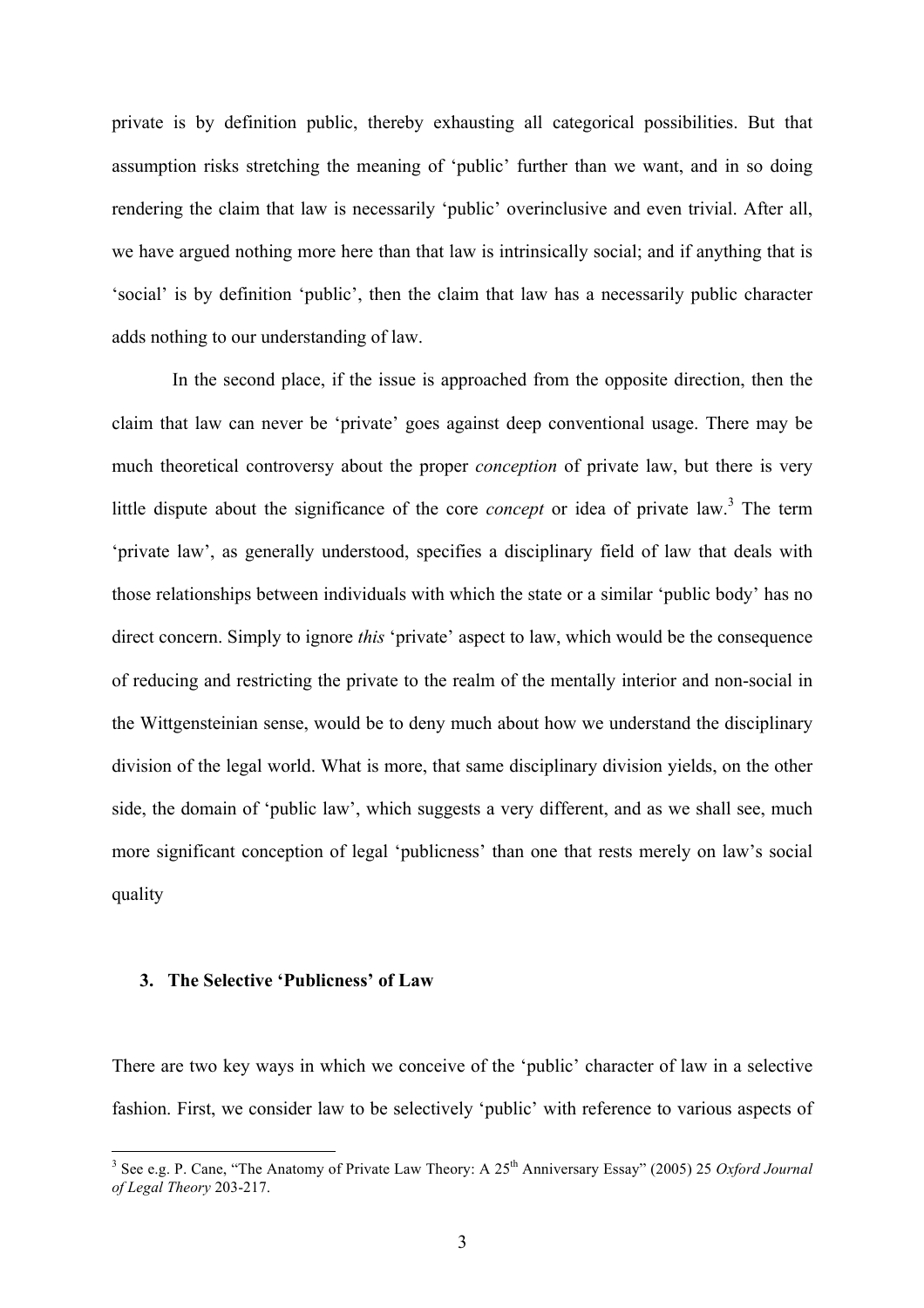legal *doctrine.* This involves the characterization of some legally relevant feature of the world— a form of property, an office, an action, a service, a policy, a location, a relationship, an interest, a benefit, a duty—as somehow 'public' The point of the attribution of 'publicness' here is particularizing and practical. It is particularizing in that its focus is on a specific norm or complex of norms. It is practical—that is, it involves the application of practical reason<sup>4</sup> —inasmuch as it is concerned with working out what that norm means and how one should act on the basis of that norm.

Secondly, as already noted in the Introduction, we think of law as being selectively 'public' with regard to the *disciplinary* division between private law and public law. What we are concerned with in this case is a distinction that can be made within any and all legal systems between two basic branches or fields of law—a distinction that turns upon whether the state or similar 'public body' is or is not directly involved in the matters regulated. The point of the 'public' attribution here, therefore, is not particularizing and practical, but generalizing and theoretical. It is generalizing in that its aim is to allocate a legal norm or set of legal norms to one rather than another broad disciplinary category—public rather than private. It involves the application of theoretical reason inasmuch as it is concerned with the regulation of *belief* about the law rather than of *action* within the law; in particular, with developing a better understanding of the nature of the legal universe, its internal structure, and how it fits with the social and political world in which it figures.

Of course, these two senses of publicness—doctrinal and disciplinary—are closely interconnected, but they remain distinctive in ways that tend to be underappreciated. First, while much of the discipline of 'public law' covers how we invoke notions of the 'public' in legal doctrine, the fit is far from perfect. For it is also the case that, as we illustrate below, many doctrinal invocations of 'publicness' take place within the disciplinary field of private

<sup>&</sup>lt;sup>4</sup> The distinction between theoretical and practical reason has its origins in Classical Greek philosophy, most prominently in the writings of Plato and Aristotle. For an overview, see R. J. Wallace, "Practical Reason" *Stanford Encyclopaedia of Philosophy* (2008); available at http://plato.stanford.edu/entries/practical-reason/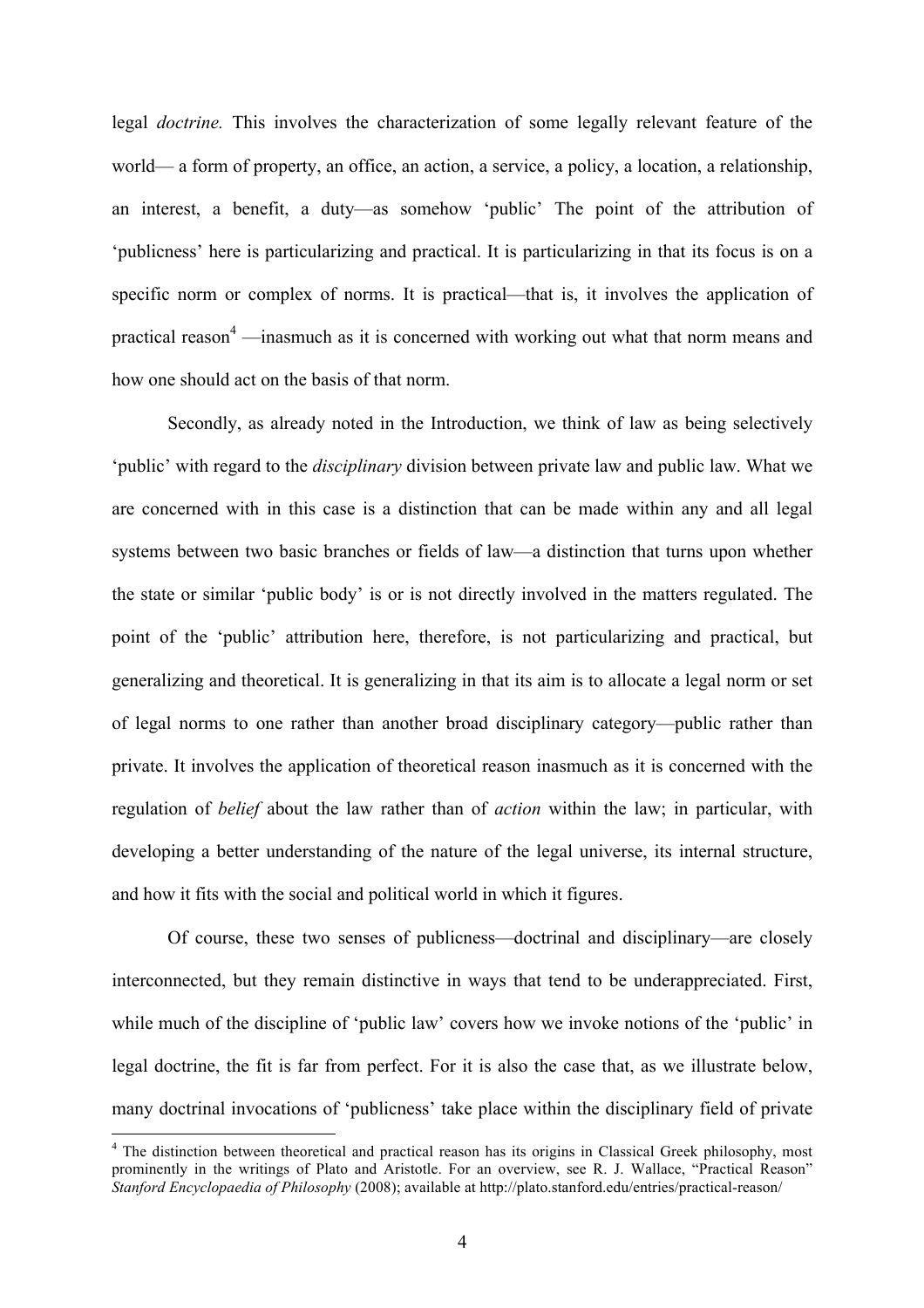law (contract, tort, trusts, etc); likewise, many state or other public bodies that we locate within the disciplinary field of public law engage in particular legal activities and relations that we primarily associate with private parties (procurement, employment etc). Secondly, and more importantly for present purposes, as is suggested by the distinction between practical and theoretical reason, while the use of the 'public' in a doctrinal sense is *internal* to the domain of positive law, the deployment of public law in a disciplinary sense is *external* to the domain of positive law. It is concerned with how, as students, practitioners, authors or subjects of the law, we grasp and make sense of the legal world.—with how we comprehend the anatomy of the legal order, and in particular, with the contribution of that part of the legal anatomy known as 'public law'. In a nutshell, where publicness as doctrine is concerned with authority *within* the many particulars of the law, publicness in the disciplinary sense is concerned with the surface forms and, at root, the deep structure of authority *of* the law in general. And, as we shall see in due course, this distinction between the internal and the external, as well as that between the particular and the general, leads us to draw different conclusions about the contribution of the two selective perspectives on law's publicness—the doctrinal and the disciplinary—to the argument about law's necessarily public quality.

#### A. *'Publicness' in Legal Doctrine*

If we now turn to consider in rather more detail, first, the doctrinal dimension of publicness, what is immediately striking is the sheer variety of ways in which ideas of publicness impinge upon the law. This is not simply a function of the vast range and diversity of situations in which the characterization of some legally relevant feature of the world as public makes a difference to how implicated agents may or should act. Rather, it reflects a more fundamental truth. As Raymond Geuss has powerfully argued, "there is no such thing as *the*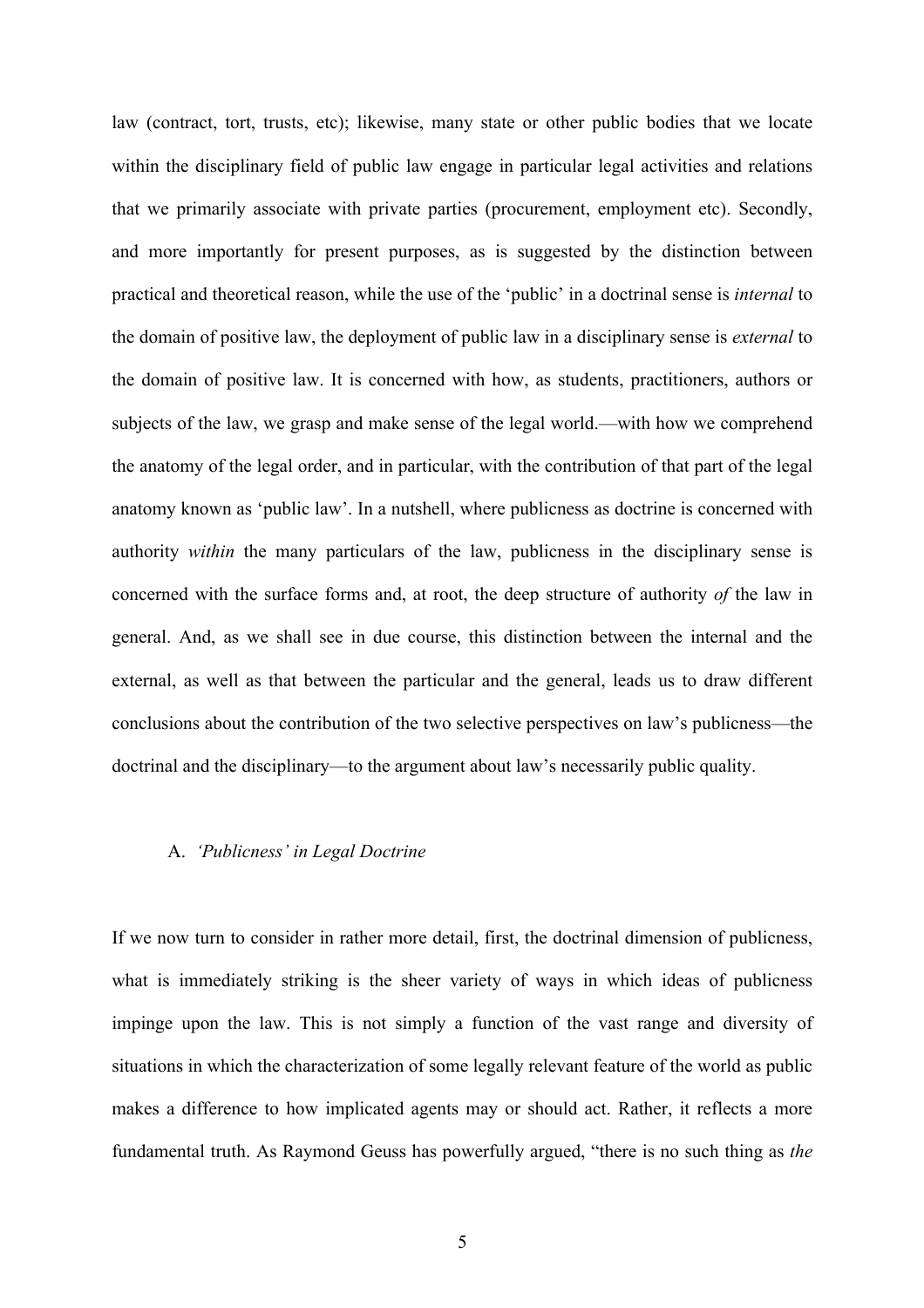public/private distinction, or, at any rate, it is a deep mistake to think that there is a single substantive distinction here that can be made to do any real philosophical or political work."<sup>5</sup> Instead, it is a division that has grown over pre-modern and modern times, bringing together "[d]isparate components—conceptual fragments, theories, folk reactions, crude distinctions that are useful in highly specific practical contexts, tacit value assumptions— from different sources and belonging to different spheres".<sup>6</sup>

So various yet historically interwoven are the strands from which our modern contemporary distinction between the public and private is constructed, indeed, that they defy easy classification, as do the ways in which these strands map on to legal doctrine. Nevertheless, we can distinguish a number of different if overlapping broad frontiers of meaning. The most venerable basis for the distinction, originating in classical times, concerns modes of access to or control over property or (of increasing relevance in the modern state) information.<sup>7</sup> Property or information which falls on the public side of the divide—across a boundary that itself can be blurred and uncertain—carries with it both legal privileges and legal restrictions. On the one hand, the publicness of property or information implies common access and availability. On the other hand, there are constraints of decency, of orderly behaviour, of modes of assembly, of non-discriminatory exclusion and inclusion, of state security etc, as regards the enjoyment of public property and public access to information which do not apply to property or information in private ownership or possession.

Secondly, there is a more capacious idea of publicness which specifies the realm of matters and affairs that concern everyone as opposed to purely personal or group concerns and interests. <sup>8</sup> Again, this is of classical vintage, and again it is greatly expanded in the

<sup>5</sup> R. Geuss, *Public Goods, Private Goods* (Princeton: Princeton University Press, 2003) 106. <sup>6</sup> *Ibid* 10. <sup>7</sup> *Ibid* 7. <sup>8</sup> *Ibid* ch.3.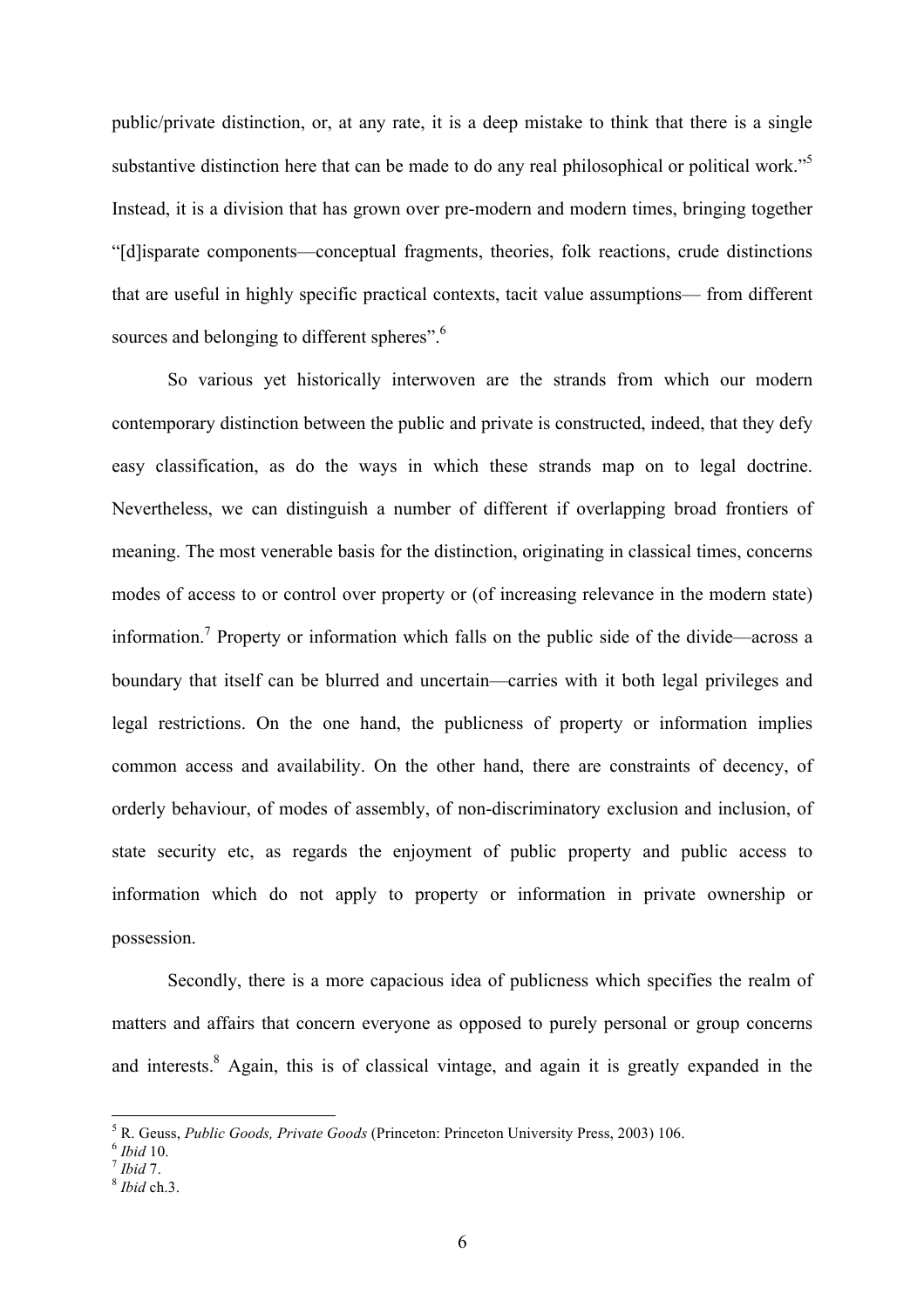modern age. The legal doctrinal manifestations of the recognition of this special public sphere—of *res publica* in its expansive meaning<sup>9</sup> —are many and varied. Again, the implications of the attribution of publicness may be either burdensome or advantageous. It may impose higher standards, deeper obligations and wider responsibilities. Alternatively, it may involve the granting of immunities or the bestowal of other benefits. What is covered here includes the expansive public- regarding duties of care of public authorities in tort and their distinctive susceptibility to judicial review on grounds of procedural fairness and substantive rationality, as well as the latitude granted to public authorities just because of the range and diversity of their obligations and their scarcity of resources;<sup>10</sup> or the special legislative (and sometimes common law) powers attaching to certain officials as opposed to private citizens to carry out key tasks of state—for example the police and security services as well as special offences, supervisory regimes and sanctions associated with the abuse of these special powers;<sup>11</sup> or the greater immediacy of legal responsibility associated with the perpetration of certain acts by public rather than private bodies, including the 'horizontal direct effect' of EU legislative directives on public bodies, and the imposition of a direct obligation on public bodies to act consistently with human rights under current British legislation.<sup>12</sup> In all of these cases, moreover, again the definitional question of the boundaries of publicness, and so whether a particular entity or act belongs to the public sphere, can prove controversial. Different, inconsistent and sometimes mutually contested lines of doctrine exist. They variously emphasize one or more of legal source and pedigree, institutional form and location, autonomous or unilateral authority, functional or purposive remit, range of

 <sup>9</sup> The fact that *res publica* as originally and narrowly conceived referred only to public 'property', as in our first formulation of the public/private divide, is, of course, itself a good illustration of the historical fluidity and interconnectedness of ideas of 'publicness'. See Geuss, n5 above, ch.3.

<sup>&</sup>lt;sup>10</sup> See, for example, D. Oliver, *Common Values and the Public-Private Divide* (Butterworths: London, 1999) esp. chs 5 and 8.

<sup>&</sup>lt;sup>11</sup> For a recent discussion of the police case, see the exchange between Malcolm Thorburn and John Gardner; M. Thorburn, "Justification, Powers and Authority" (2008) 117 *Yale Law Journal* 1070; "Reinventing The Night-Watchman State? (2010) 60 *University of Toronto Law Journal* 425-443; J. Gardner, "Justification Under Authority" (2010) 23 *Canadian Journal of Law and Jurisprudence* <sup>71</sup> <sup>12</sup> Human Rights Act 1998, s6.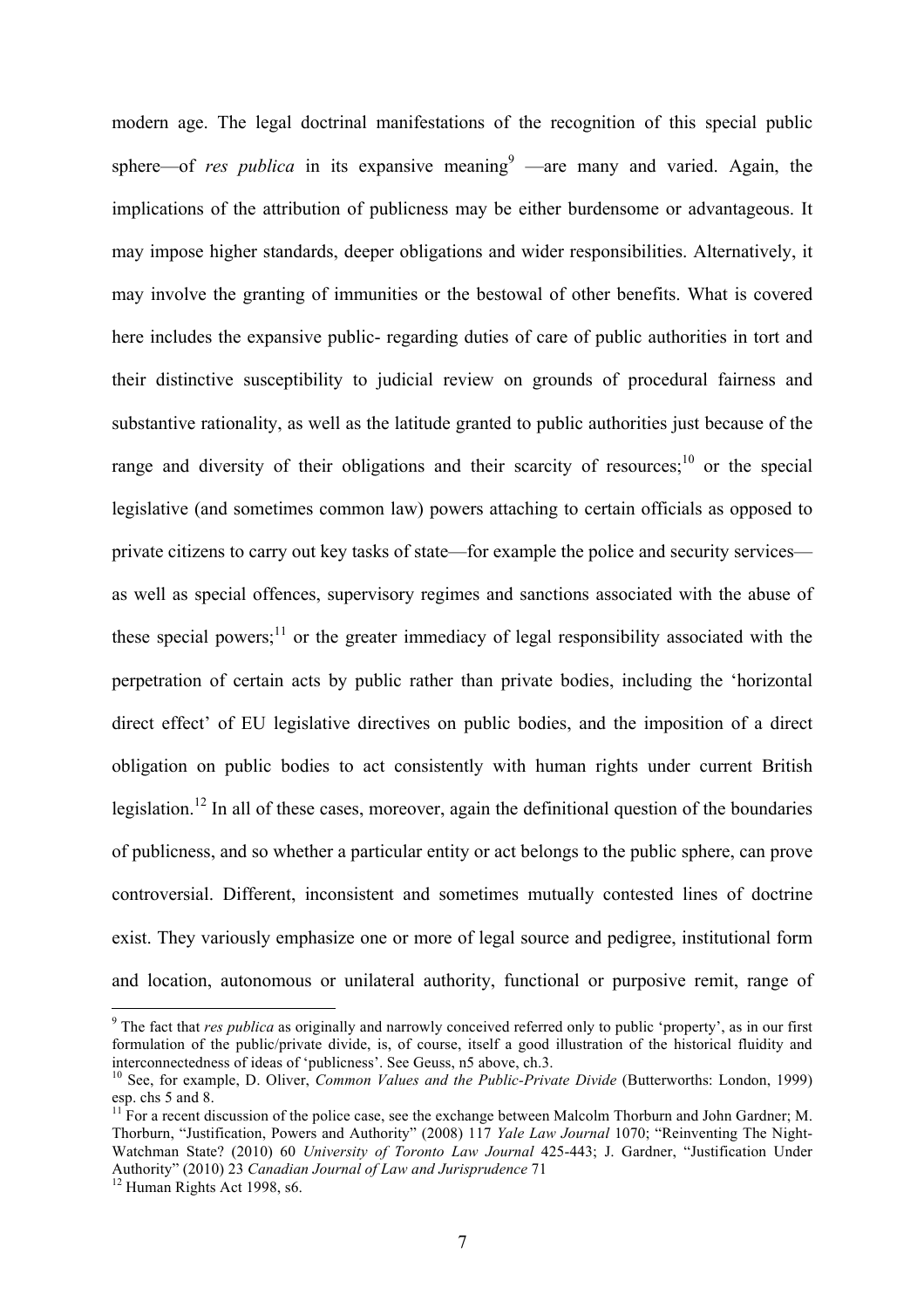interests served, or target constituencies, as more or less influential upon or decisive of the question of publicness of the entity or act in question.<sup>13</sup>

Thirdly, there is a sense of publicness in legal doctrine the function of which, in the tradition of modern liberalism, is to define the limits of the private domain conceived of as a protected area of activity and choice.<sup>14</sup> This might appear simply to be the flipside of the previous distinction, but the underlying rationale and point of departure—the negative aim of establishing the outer boundaries of a universal private domain rather than the positive aim of establishing the contours of the public domain—is somewhat different.<sup>15</sup> Here, to take but a few examples, we may be talking about the *contra bonos mores* qualification of the right to enforce private contractual terms or conditions of a will, or the public interest defence to defamation, or restrictions on the right to privacy on grounds of public safety, or restrictions on the freedom of conscience or religion in order to protect public order, health or morals.<sup>16</sup>

Within legal doctrine, then, we see many different, if complexly overlapping rationales for classifying certain things as public, which rationales inform an immense range of different legal propositions What is more, legal doctrine is no mere passive receptor of these rationales. Rather, it exhibits a degree of reflexivity in debating and developing the meaning and location of the various threshold distinctions—public property, public space, public order, public safety, public interest etc—upon which the applicability if the relevant legal propositions depend. That reflexivity only serves to reinforce the sense that, from a doctrinal perspective, the boundaries of the public and the location(s) of the public/private

<sup>&</sup>lt;sup>13</sup> These debates are probably most fully developed and engaged over the question of the scope of judicial review. Here, as elsewhere, the doctrinal position is often complicated by the fact that judges seek a balance between universalism and particularism—between a sense that the general rationale of the public-private divide should be similar across jurisdictions, and so foreign precedents should be considered as persuasive authority, and a sensitivity to distinctively locally rooted conditions and considerations. See, for example, in the context of the treatment of the supervisory jurisdiction under Scots and English law, A. McHarg, "Border Disputes: The Scope and Purposes of Judicial Review" In A McHarg and T. Mullen (eds) *Public Law in Scotland (*Edinburgh: Avizandum, 2006) 219-240.<br><sup>14</sup> Geuss, n5 above, ch.5.<br><sup>15</sup> *Ibid.* 76-80.<br><sup>16</sup> The last two examples are drawn from Articles 8 and 9 respectively of the European Convention on Human

Rights,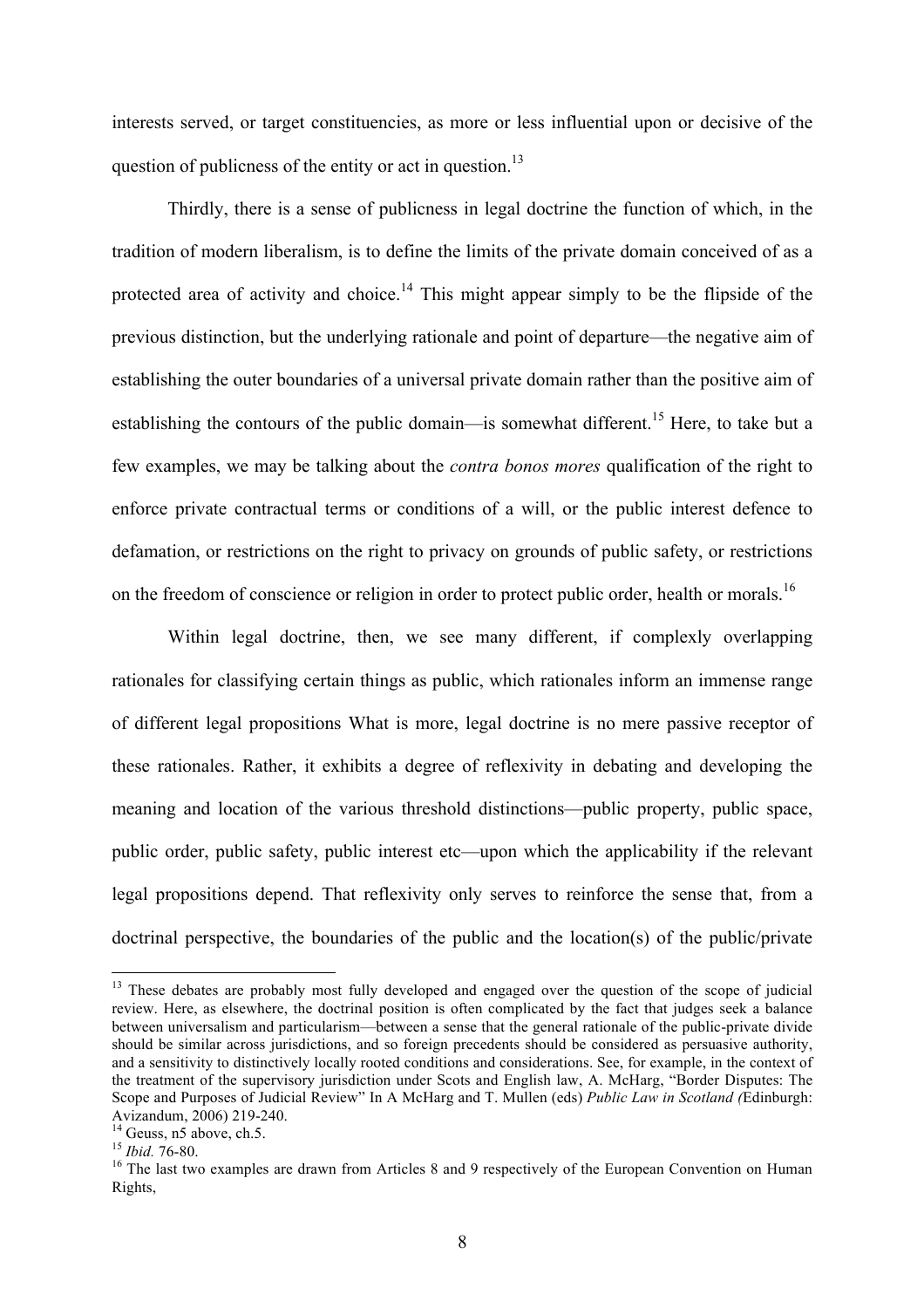distinctions are drawn *within* the law—supplying a range of internal cuts and divisions rather than being coterminous with the boundaries of the law itself. There is no question, then, that when we consider publicness as a doctrinal category, it invariably involves a partial and selective claim about the public nature of law rather than a comprehensive and necessary one.

#### B. *'Public Law' as a Disciplinary Field*

When we come to consider 'public law' in the disciplinary sense, these qualities of partiality and selectivity are even more palpable, and so may seem on first view yet more remote from any claim that publicness is definitive of law in general. Whereas private law, as we have already noted, designates the field of law that deals with those relationships between individuals with which the state or similar 'public bodies' have no direct concern, public law designates that field of law in which the state or similar 'public' bodies are in direct relationship with individuals and other legal persons, or in which different organs or agencies of the state or similar 'public bodies' are in relationship with one another. In other words, the very disciplinary definition of public law implies its merely partial coverage of the legal field.

What is more, given that public law, when used in this disciplinary sense, essentially serves as an organising category offered as part of an external perspective upon the legal field in general, its basic analytical mode is a broadly descriptive one, and one that tends to take for granted the validity of the underlying framework within which that description takes place. The depiction of the public domain, in other words, is preoccupied with the surface 'what' rather than the deep 'why' of law's anatomy. As that depiction is not concerned with particular doctrine or its legal consequences, it need not closely attend to the various specific and in some measure inconsistent distinguishing criteria of publicness—pedigree, authority,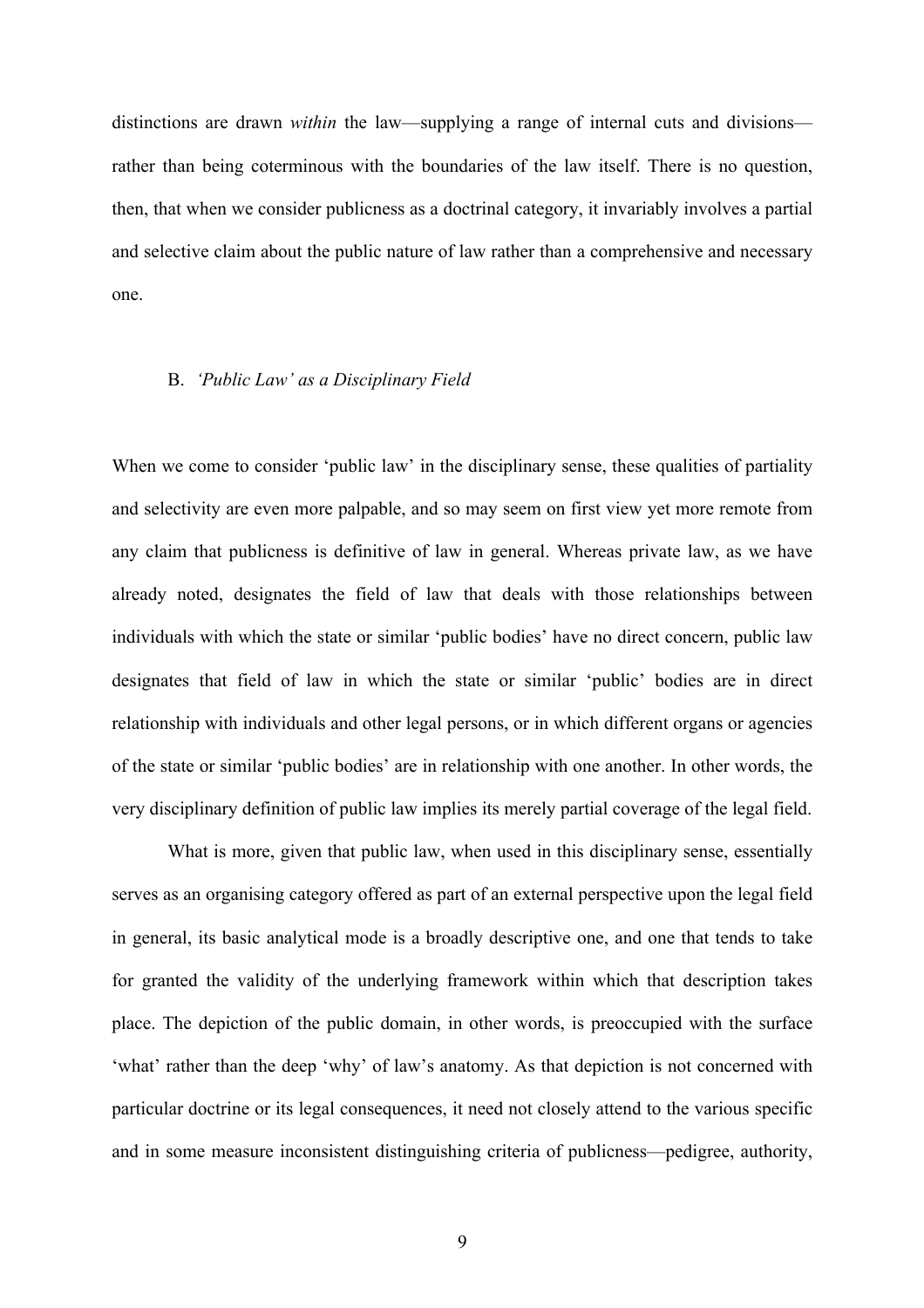function, interests etc—to be found in legal doctrine, and with the harder questions these more precise tests raise about the rationale for the public/private divide. Rather, the focus of the disciplinary view is on the core rather the periphery, on the undisputed heartlands rather than the disputed boundaries of publicness. For these purposes, the deep-rooted institutional connection between publicness and the apparatus of the modern state provides a definitional short cut that reinforces the tendency to curtail the more difficult questions, and the more revealing answers. The regular addition of 'similar public bodies' to the definition, therefore, is not typically intended to highlight complexity and inviting examination of difficult margins. Instead, it is often no more than an impatiently tautologous addendum to an unquestioned basic definition.

#### **3. The Necessary 'Publicness' of Law**

### **A. '***Public Law' as law's constitutive discipline*

Yet this is not the whole story. There is also a body of work that *is* more concerned with and detained by the deep 'why' rather than merely the surface 'what' of the disciplinary quality and integrity of public law. Much of this literature, and much of the thinking that animates this literature, is not in the English language or tradition, but in that of other European continental countries. This is due in no small part to the different developmental trajectories of different national legal systems. Aspects of the evolution of national law have had the effect of making the public quality of law, considered as a distinct field, a more salient consideration in continental Europe. These include the modern tradition of foundational constitutionalism and the institutionalization within civilian legal systems of separate subsystems of administrative law and administrative courts—'administrative' referring to the administration of governmental power and so being a category itself conventionally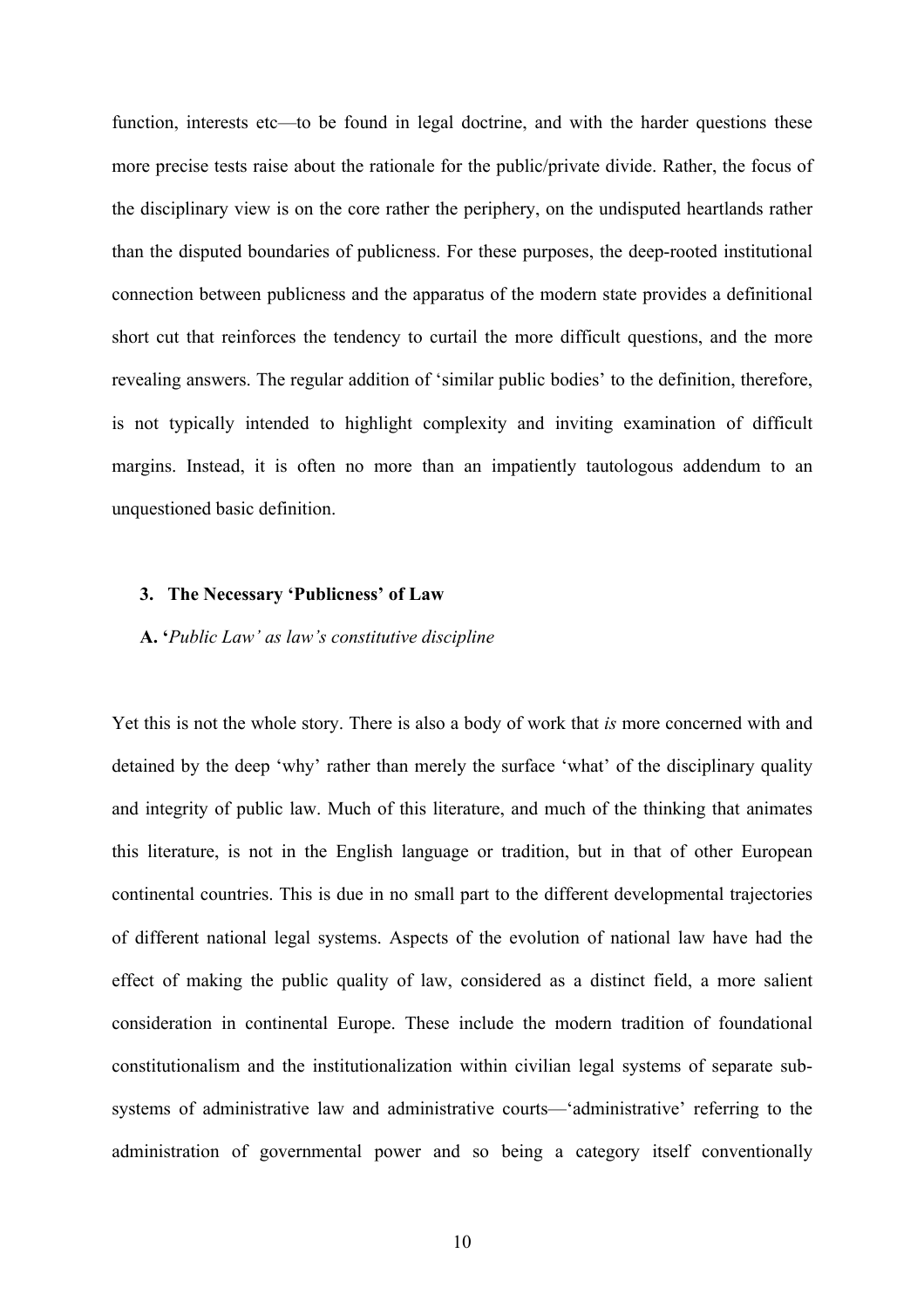dependent upon a distinction between the exercise of public and private power.<sup>17</sup> However, more recently, notwithstanding the absence of these features from our domestic legal traditions, there have been notable attempts to deepen our understanding of the disciplinary idea of public law in the British context which draw upon this wider European stream of thinking.

The contribution of Martin Loughlin is of pivotal significance here.<sup>18</sup> In a nutshell, the manner in which his work, and the European tradition he draws upon, seeks to make deeper sense of the discipline of public law is by showing how it can be understood as underpinning the legal system as a whole. Drawing upon older notions such as *ius politicum*, *droit politique* and *Staatsrecht*, Loughlin argues that beneath the topsoil of the field of public law considered as *constituted*, and so as positive law, there is a deeper layer of public law considered as *constitutive*, and so pre-positive and even pre-Constitutional. Public law, in this prior, deeper sense, is precisely "that which confers the right to govern by way of positive law."<sup>19</sup> Of crucial importance, then, in terms of forging the link between a selective and a necessary understanding of law's public quality, while Loughlin's field of public law is still only one part of the legal universe, it now becomes the framing and therefore indispensable part.

But what does this deeper and constitutive layer consist of, and in what sense is it 'public' and in what sense 'law'? The deeper layer consists, most basically, of the set of regulative understandings that establish the sovereign character of the modern state. That is to say, it embraces the claim of the state, composed of the familiar troika of demarcated territory, ruling authority and people<sup>20</sup>, to institute the autonomy and absolute authority of the

<sup>&</sup>lt;sup>17</sup> See e.g. Oliver n10 above, 16-19.<br><sup>18</sup> See, in particular, his two key monographs *The Idea of Public Law* (Oxford: OUP, 2003); *Foundations of Public Law* (Oxford: OUP, 2010). In what follows, I will instead concentrate on a few articles that offer cogent and concise statements of his ideas.

<sup>19</sup> M. Loughlin "In defence of *Staatslehre*" (2009) 48(1) *Der staat*, 1-28, 5. <sup>20</sup> *Ibid* 5-6.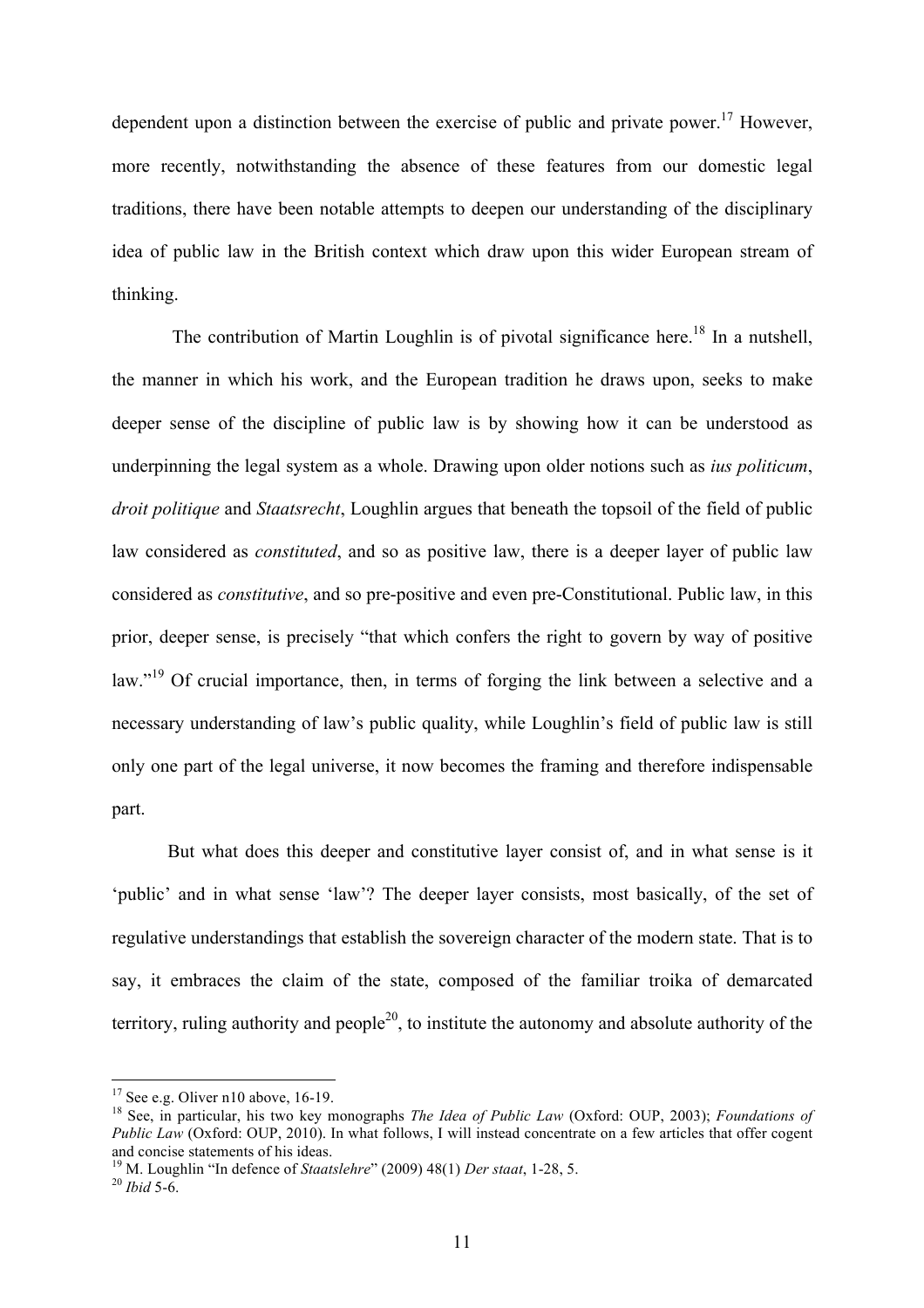political sphere—which sphere we also call 'public' as it is synonymous with that of *public* affairs rather than *private* force or property. And even though they are pre-positive, these concepts of state and sovereignty, must, for Loughlin, remain juristic concepts—concepts of public *law*. This is so, first, because sovereign political or public authority cannot be understood as an abstraction but must be secured and expressed in institutional form, and this is achieved by vesting or presupposing an original "rightful power"<sup>21</sup> in the state and its office of government. Secondly, not only the form but also the medium of sovereign state authority is legal, since the power that is conferred or presupposed is of an order that "equips government with an unlimited competence to govern through the instrumentality of [positive]  $law$ <sup>"22</sup>

Loughlin's aim in seeking to retrieve this pre-positive notion of the field and discipline of public law—a subject that he claims "seems to have fallen off contemporary maps of knowledge"<sup>23</sup>—is to trace the deep structure of legal and political authority to the idea of the state itself and no further. By so doing, he wants to challenge various misconceptions of the place of law and politics in the modern order of things that have filled the gaps left by the evacuation of the field by his preferred *Staatslehre*. In particular, he wants to reject, on the one hand, the idea of the state as the "agent"<sup>24</sup> of some other and higher authority, whether metaphysical or Constitutional, and on the other hand, an "essentialism" <sup>25</sup> that treats the state as the embodiment of some prior existential unity of the people. Instead, he seeks to show that the state, considered as a juristic idea in its own right rather than as something either merely post-Constitutional and so positive law or as mysteriously pre-legal,

<sup>21</sup> *Ibid* 5. 22 *Ibid* 5. 23 M. Loughlin "Reflection on *The Idea of Public Law*" in E. Christodoulidis and S. Tierney (eds) *Public Law and Politics: The Scope and Limits of Constitutionalism* (Aldershot: Ashgate, 2008) 47-65, 47.<br><sup>24</sup> Loughlin, n19 above, 7.<br><sup>25</sup> *Ibid* 10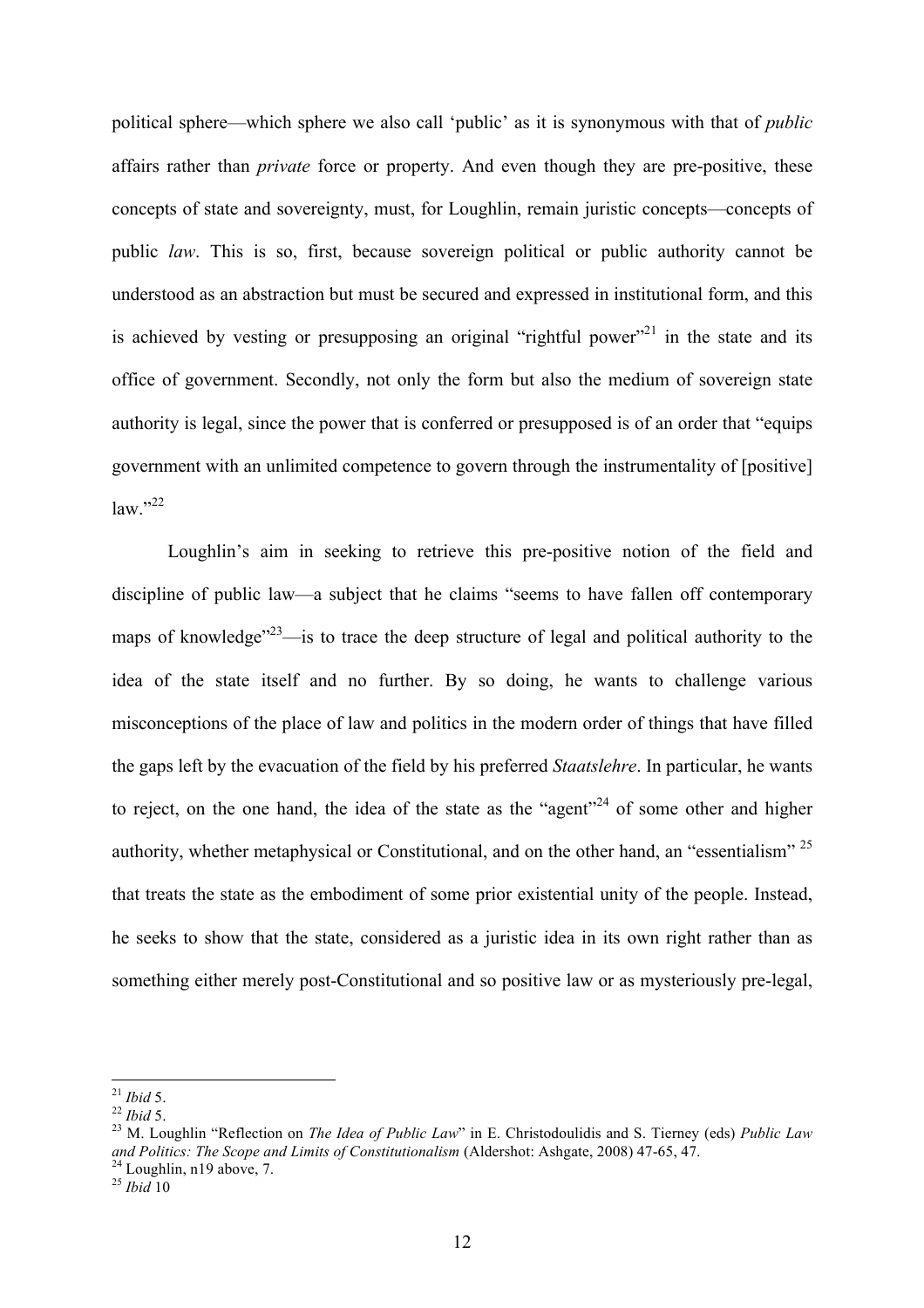is the framing "scheme of intelligibility"<sup>26</sup> through which peoplehood and positive law are mutually and reflexively constructed and reconstructed over time. There is, in other words, no law that stands above the state and the political realm, but equally and reciprocally, there can be no articulation and operationalisation of the state and of the political *qua* political other than through and in the form of law. Public law, then, in this deeper form, is neither the servant nor the master of politics. Rather, it *is* politics, conceived of in its generative rather than its programmatic mode.

In looking to the juristic idea of the state and no further, Loughlin seeks to account both for what is distinctive about the modern political and public realm as compared to premodern systems of authority and for what the modern retains from the pre-modern. On the one hand, the very defining modern character of the political as political, and so of the public sphere as a public sphere, depends precisely upon its autonomy from other world-views. It supplies a new "representation—from a distinctive perspective—of the entire society",<sup>27</sup> in so doing claiming to possess a self-constituting and so only *self*-limiting character that stands independent of any prior metaphysical or traditional forms of authority. Of course, *res publica*, as we have seen, has a pre-modern etymology, and at the doctrinal level this continues today in a whole range of operational indicators of what belongs to the domain of public affairs and what does not. However, only in the modern age does the idea of public authority also become the master or 'second order' category for deciding the nature of the 'first order' split between public and private affairs. That is to say, the very decision as to what are public affairs and what are private affairs does itself become for the first time in the modern age a 'public affair', so to speak. On the other hand however, the framing of the autonomy of the political through the mechanism of a pre-positive public law inherits and

<sup>&</sup>lt;sup>26</sup> *Ibid* 8<br><sup>27</sup> Loughlin, n23 above, 57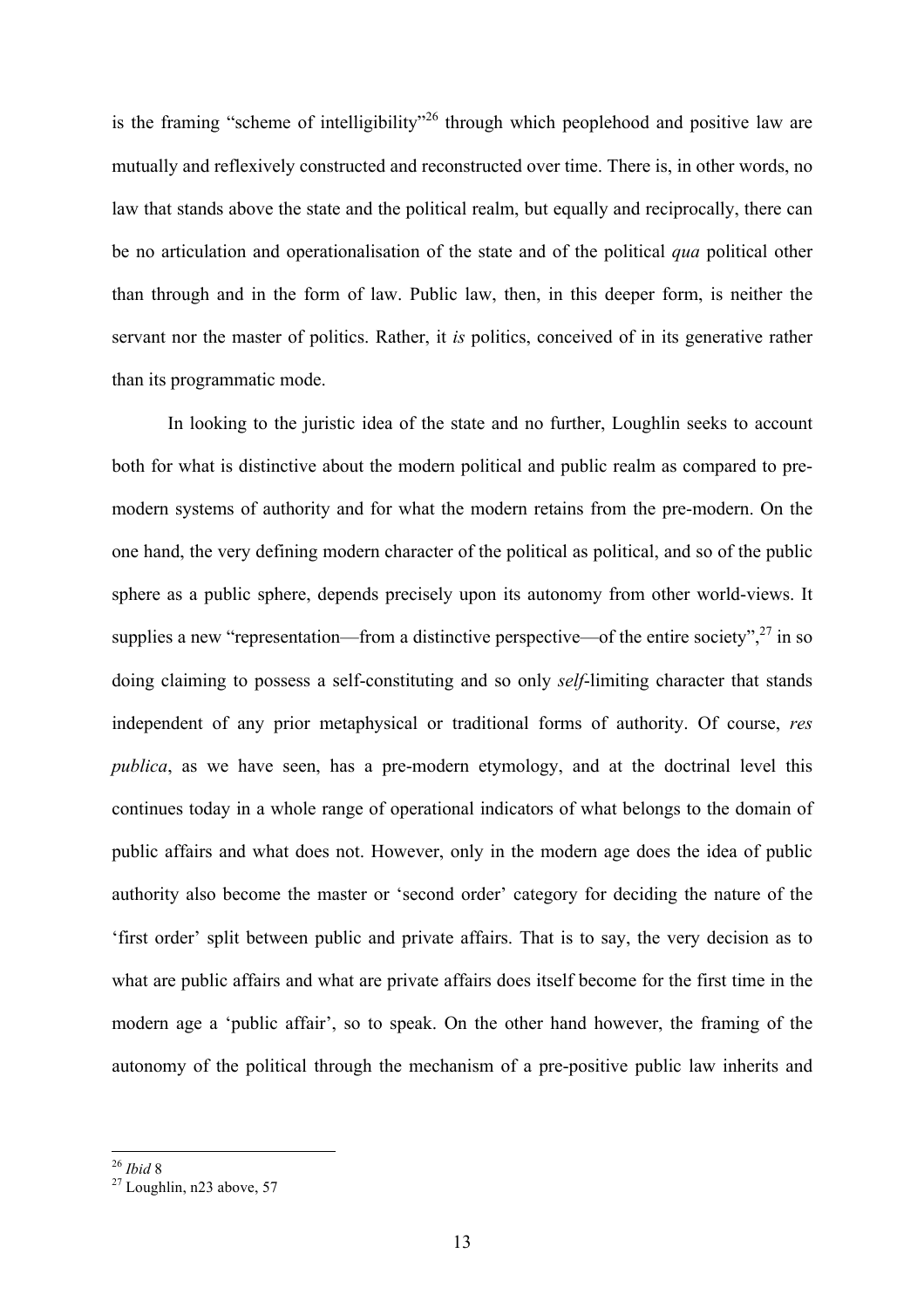adapts through a process of "secularization, historicization and positivization"<sup>28</sup> some of the core assumptions of earlier conceptions of natural law; in particular, it retains and sustains the idea of a level of law that is framing rather than framed—positing rather than posited supplying an irreducible and indefeasible basis for life in society.

There are many aspects of Loughlin's thesis that enrich our understanding of the public quality of modern law. Certainly, his central argument that there is a deep public law basis for the whole of positive law, including that part of the whole of positive law that also attracts the label 'public' in both the doctrinal sense and in the shallow disciplinary sense, contains a key insight. It suggests that we can and should understand law's publicness at two levels, at both a deep and necessary 'meta' level and also as a selective 'object' of positive law. Yet while this captures something important about the public nature of law, certainly as historically understood, we have to push still further, both challenging and building on Loughlin's views, in order to gain the fullest sense of what this has amounted to and what it might amount to in the future.

This impulse to question and to push matters further is provoked by the methodological premises underpinning Loughlin's work, and so by the strengths but also the limits of the kind of exercise he believes himself to be engaged in. His exploration and explication of the foundations of public law, for all that this is a significant and increasingly densely documented and intricately woven body of historical scholarship.<sup>29</sup> is not intended as a closely observed comparative empirical exercise—one looking at "the detailed arrangements of particular regimes".<sup>30</sup> Nor, however, is it offered as a study in purely ideal theory—intended to elaborate "the structure of some ideal constitution"<sup>31</sup> and so instruct us as to how the modern relationship between politics and law *should* be conceived. Rather, it is

<sup>&</sup>lt;sup>28</sup> Loughlin, n19 above, 5<br><sup>29</sup> Especially with the recent publication of the 500 page *Foundations of Public Law* (n18 above).<br><sup>30</sup> Loughlin, n23 above, 50.<br><sup>31</sup> *Ibid* 49.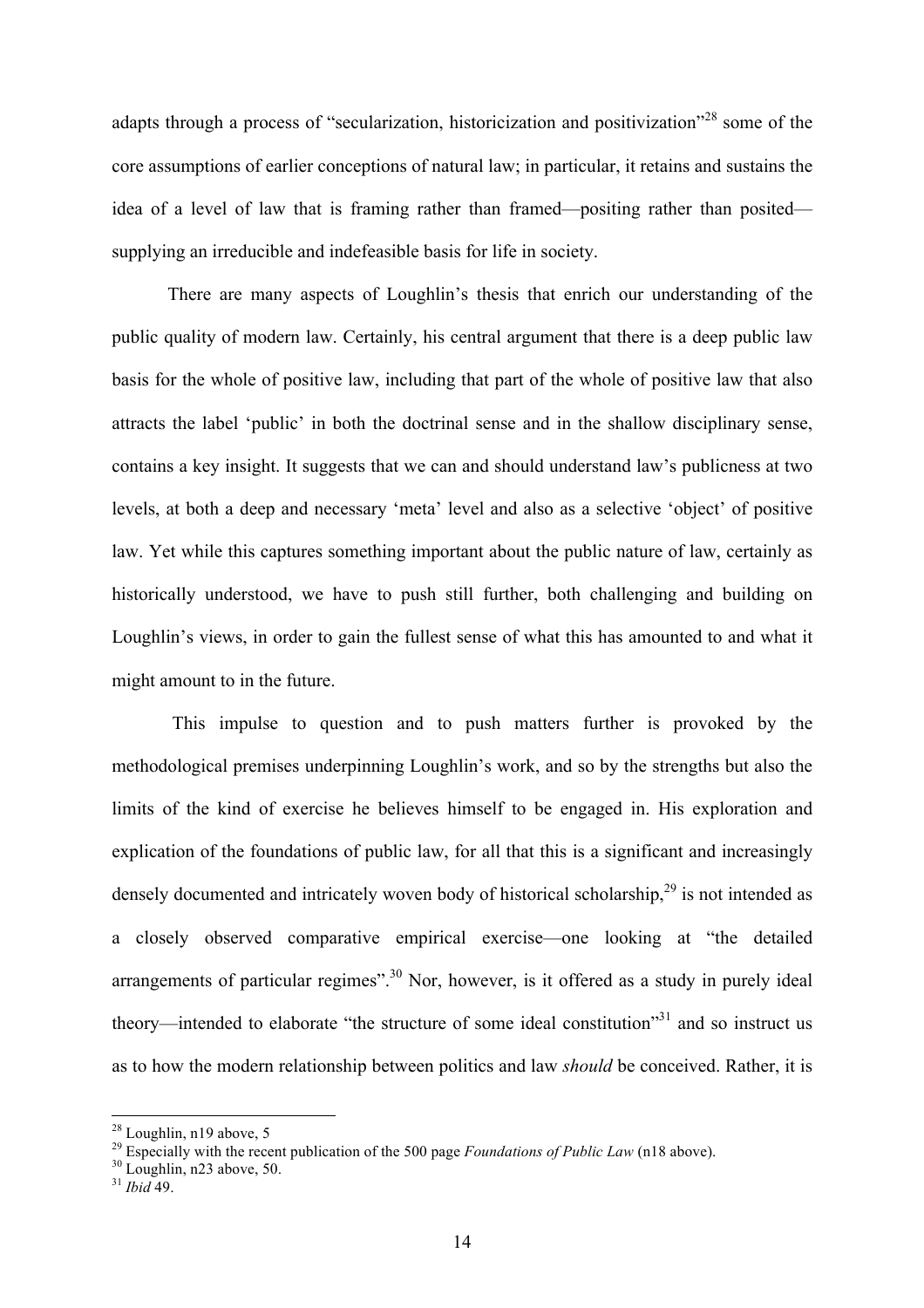a kind of stylized reconstruction, a simultaneously deep and encompassing account of a dominant conception of state-building that allows us better "to understand the ways in which existing constitutional arrangements can be said to work.<sup>32</sup> Yet, for all the attractions of such an approach as a way of conveying a broad explanatory message, and for all Loughlin's success in exploiting his methodology to provide an insightful account that retrieves a deeper sense of public law, the fact that the emphasis is neither on detailed empirical patterns nor on matters of ideal theory does leave certain questions hanging. And it is these questions, as we shall see, that prompt us to look beyond his own methodological prism to reframe and augment the question of the necessarily public quality of law.

Let us begin, then, with the question of the empirical range and credentials of the kind of reconstructive thesis that Loughlin proposes. Historically, just how broadly encompassing has the tradition of pre-positive public law been? If it is supposed to be a defining feature of modernity and modern law *tout court*, how, for example, do we account for the British case, where the constitutive idea of public law seems most emphatically to "have fallen off the contemporary map of knowledge" and where, indeed, it is harder to discern its consistent outline in historical maps? For Loughlin, the most notorious indicator of British singularity, namely the fact that the United Kingdom lacks a written constitutional pedigree, need be no impediment to its inclusion within the wider tradition of *ius publicum*, since such written constitutional law is itself merely the highest form of positive public law. As he acknowledges,<sup>33</sup> a documentary Constitution might, nonetheless, be viewed as a key product, and so as an important marker of the "scheme of intelligibility" and regulatory world-view that the deeper, pre-positive sense of public law encapsulates. Yet if we recall Loughlin's understanding of the relationship between the constitutive law of 'state formation' and the constituted law of the 'formed state' as being reflexive and iterative, the 'big bang'

 $\frac{32 \text{ Ibid } 49}{\text{Joughlin, n19 above, 14}}$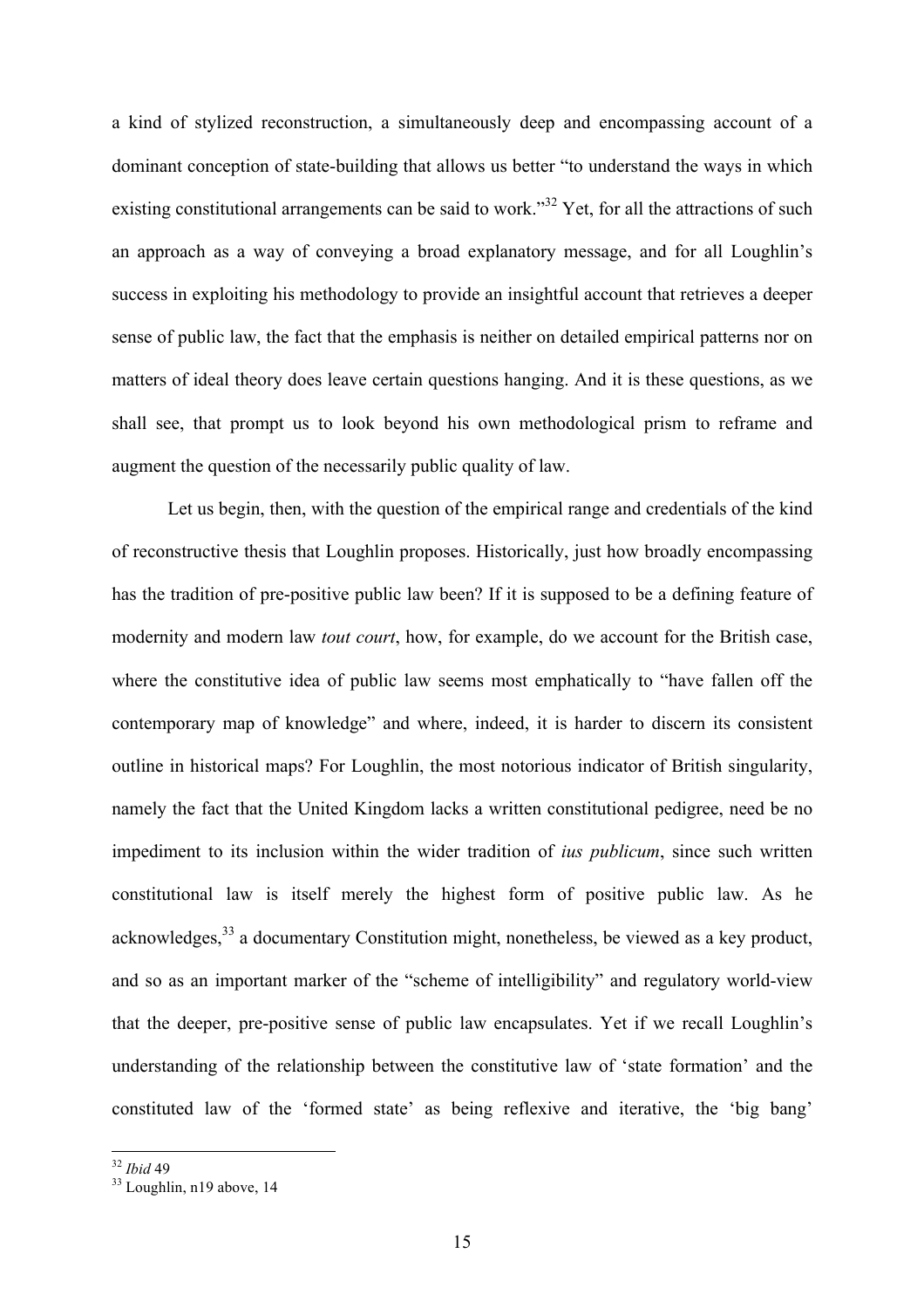documentary constitutional moment is neither the unique such marker nor even an indispensable component of the positive manifestation of an underlying constitutive public law. Rather, Loughlin stresses how the unwritten British constitution, centred on the idea of parliamentary sovereignty, can, like that of Britain's continental neighbours, be understood to have gradually evolved out of a new state-centred way of thinking about public authority that is the functional equivalent of *ius politicum*. 34

Two difficulties, however, remain not only for the British case but for the historical record more generally. In the first place, however plausible the idea of a constitutive public law as the *leitmotif* of a comprehensive narrative about the generation and validation of positive law in the new age of the modern state, it is by no means the only narrative available. Typically, the positive law recognized by the modern state according to the deeper public authority of the *ius publicum* includes elements other than those documentary constitutional norms and legislative instruments that can be regarded as directly 'constituted' through the state. Other norms, including the common law and public international law, are instead recognized by the state system of positive law through homologation, incorporation or delegation. But there are other candidate narratives of generation for these extraneous elements. As Patrick Glenn persuasively argues, the common law itself is central to one such alternative narrative.<sup>35</sup> Here understood broadly to refer to a diverse stream of law, including elements of *ius gentium* and customary law as well as the various nominal forms of 'common law' that have developed alongside or across different state laws, the common law's key and defining feature in this generic mode is a claim to be common "in relation to"<sup>36</sup> law that is particular to a specific and bounded domain—primarily, the particular constitutional law and statute law of the state. The idea of 'in relation to' covers many possibilities, These range form the nurturing or supplementation of the particular law by the common law within the

<sup>&</sup>lt;sup>34</sup> See in particular, *Foundations of Public Law*, n18 above, ch. 9.<br><sup>35</sup> H. P. Glenn *On Common Laws* (Oxford: OUP, 2005).<br><sup>36</sup> *Ibid* ch.1.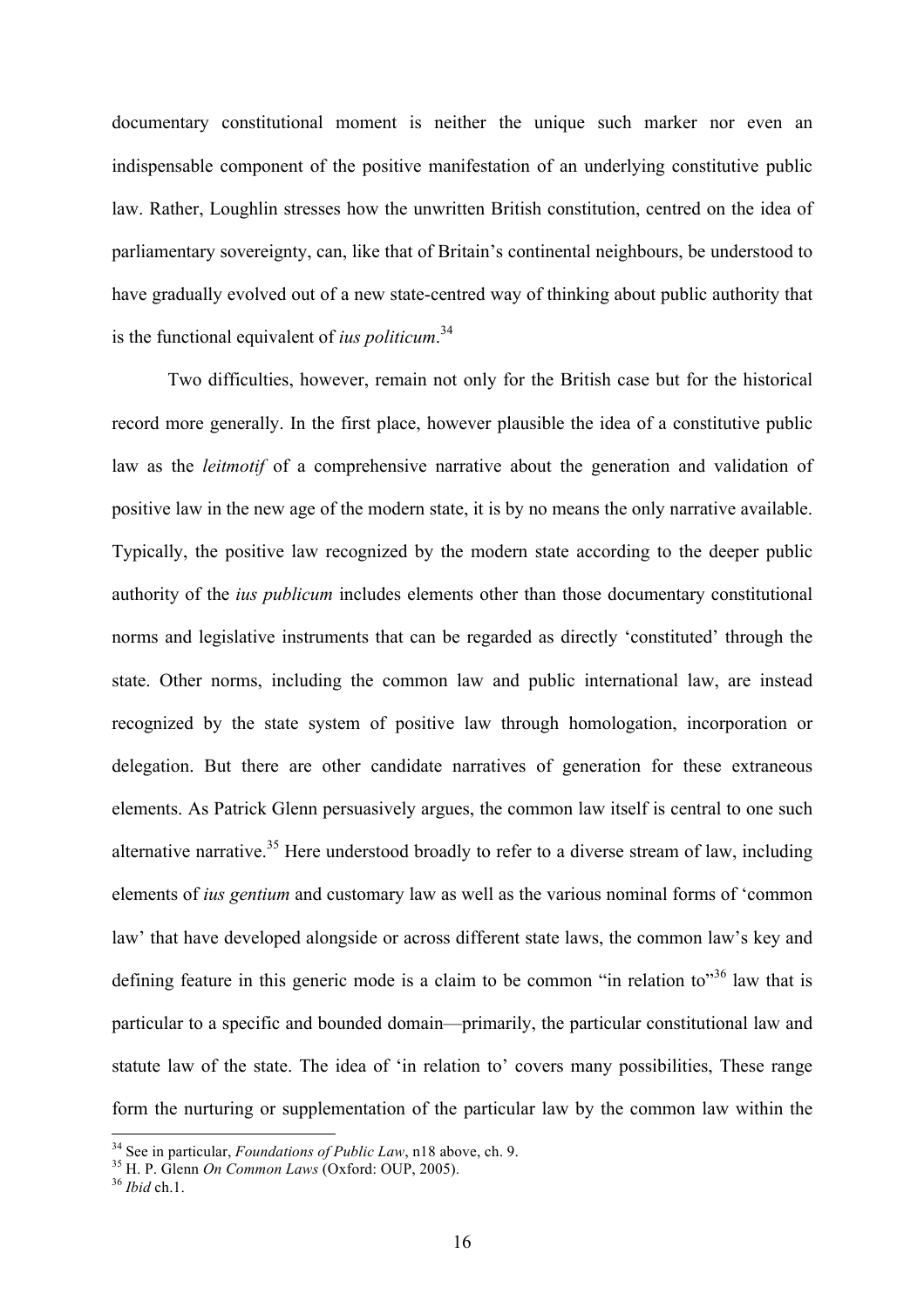domain of the particular law, to efforts through the common law to qualify or challenge the domain or content of the particular law, and also to attempts through common law to generalize and extend beyond the domain of the particular law. In all cases, the common law *sensu largo* is the repository and the expression of a set of claims to constitutive legal authority, typically grounded in conceptions of morality, in ethical constituencies or in communities of practice which transcend the state, that, while not (necessarily) denying a parallel claim to constitutive legal authority on the part of the state, challenge the claim of the *ius publicum* to provide through the pre-positive legal form of the state the *exclusive* source of positive legal authority within its jurisdiction.

Of course, there is no compelling reason why the common law narrative of authority—of legal world-making—should be preferred over that of the *ius publicum*. But that is beside the point. Rather, the very fact that an alternative juristic narrative of authority exists to that of a state-based public authority has to be taken seriously. Because it is an account that is nurtured and sustained within some relevant epistemic communities (e.g. amongst judges, other constitutional officials and jurists), because it tells a plausible story about the sources of authority of at least some of those laws that are generally recognized as positive law within the community, and because its narrative may be more prominent in jurisdictions such as those of the United Kingdom where the 'common law' carries a longstanding nominal significance as an additional category of positive law and where some of the more obvious juristic props of state-centred public authority are absent, (such as a written constitutional tradition and a special terminology to distinguish pre-positive 'Law' [*ius, le droit*, *das Recht*] from positive 'law' [*lex*, *le loi, das Gesetz*]), the claims that Loughlin makes on behalf of *ius publicum* have to be reassessed. The public authoritycentred pre-positive account and authorization of the world of positive law that he reports remains a persuasive one, but it is not the only such claim 'out there', and it has to be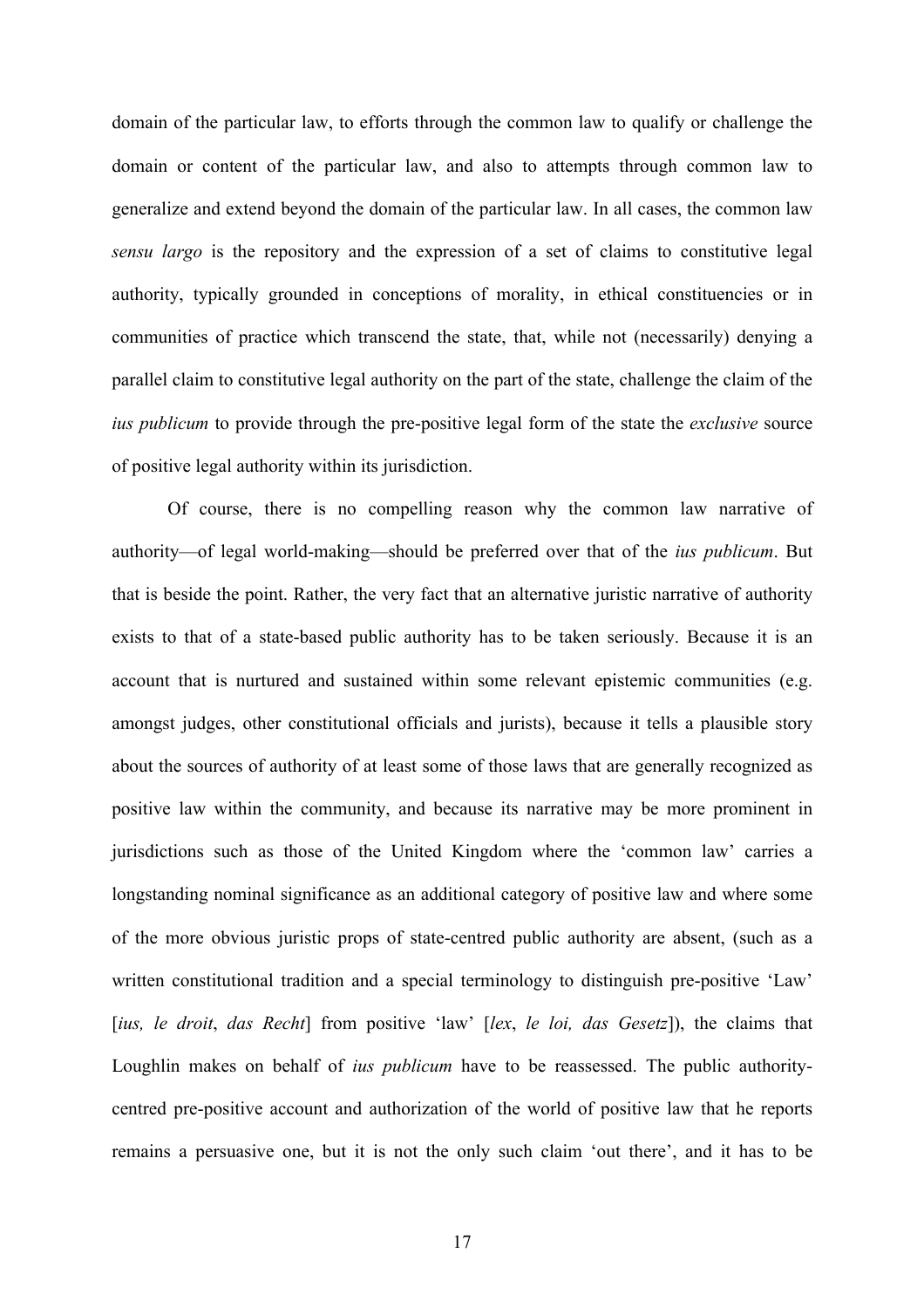recognized that other deep accounts and authorizations of the world of positive law exist, and as a matter of historical fact provide alternative and in some respects rival schemes of intelligibility through which to construe that legal world.

A second, and more urgent empirical difficulty surrounding the narrative of *ius publicum* concerns the contemporary effects of globalization. There is no doubt today that the global pattern of positive legal authority is an increasingly interconnected one. The growth of transnational collective action problems and state 'externalities' in a word in which persons, goods, capital, services, communications, cultural forms and political regimes increasingly circulate across state borders has meant that more and more legal initiatives involve parties other than single states and affect populations other than those of single states. This is evident in the rise of supranational law in Europe and other regions, in the development of global jurisgenerative institutions such as the UN and the WTO, in more citizen–centred rather than state-centred forms of international law in human rights and criminal law, in the development of new forms of transnational 'administrative law' (or 'Global Administrative Law') where forms of governance absent or attenuated from a formal Treaty base abound, and in the growth of forms of functionally specific self-regulation lacking the pedigree of any state or state-like 'public' authority in areas such as sport and the internet. $37$ 

As Loughlin points out, none of this necessarily means, as many scholars of globalization too quickly assume, that, by world-historical standards, however measured, the nation state is in decline, or even that it exerts less overall influence than once it did.<sup>38</sup> What it does mean, however, is that the manner in which states individually and collectively exert legal authority, and the kind of legal relations and 'irrelations' they inhabit with regard to other non-state polities and agencies, is altered. It follows that the deep juridical map of the post-Westphalian age in which, with *ius publicum* as its key, states provided the relatively

<sup>&</sup>lt;sup>37</sup> See, e.g., my "Beyond Boundary Disputes and Basic Grids: Mapping the Global Disorder of Normative Orders" (2008) <sup>6</sup>*International Journal of Constitutional Law* 373-396. <sup>38</sup> Loughlin, n19 above, 17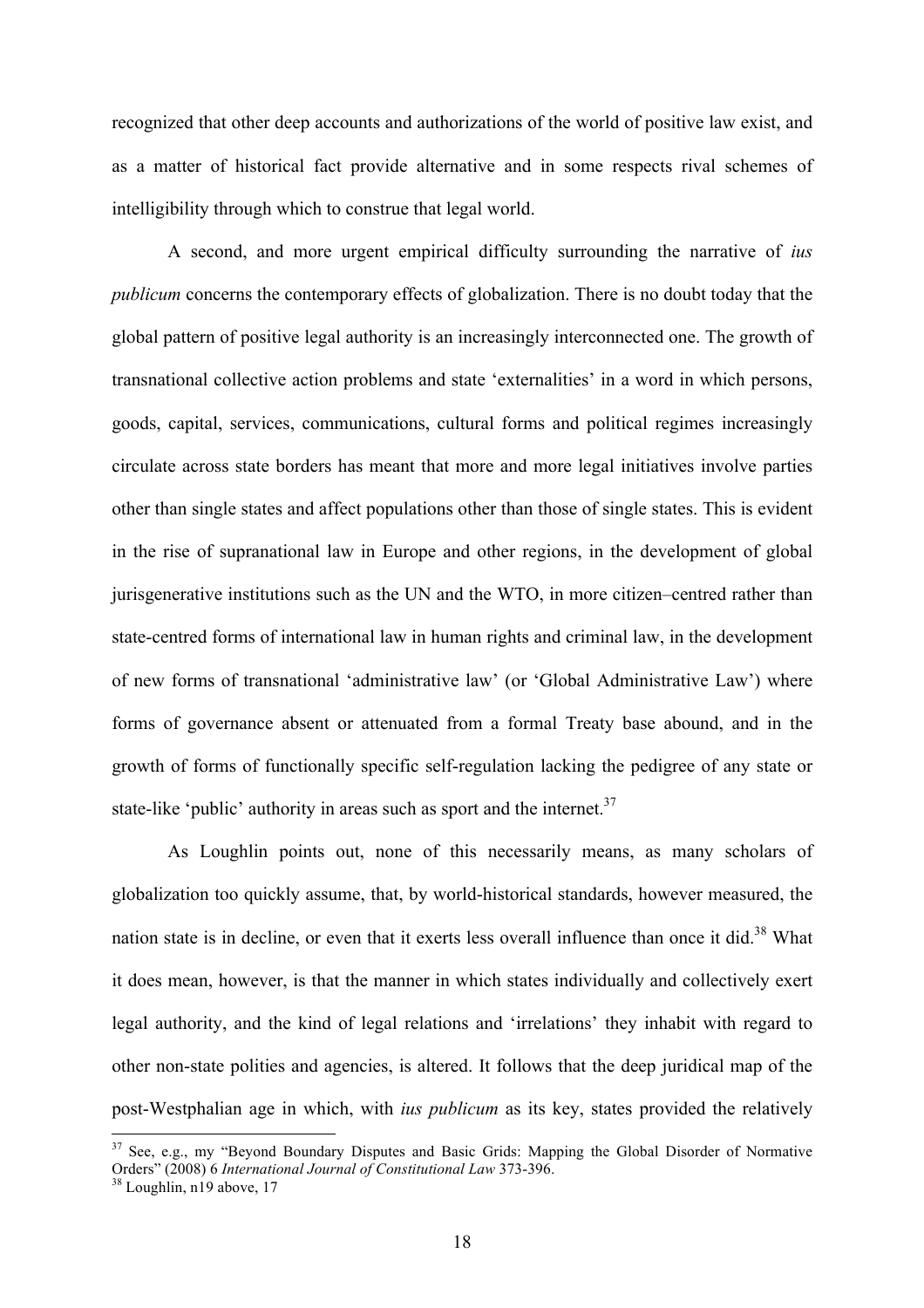self-contained and mutually exclusive sovereign centres of authority, is less appropriate than once it was. It is no longer just a question, therefore, as in the historical example of the claims of the common law family of concepts, of there being a supplementary account of legal world-making that might challenge the *ius publicum* model at the margins. Rather, the basic model is itself under threat. The very way that we think of constitutive legal authority—how far state-centred, how far pooled across states, how far based in non-state settings, how far still a property of the state parts rather than the global whole—is now under challenge.

Loughlin is by no means unaware of this challenge. He is also correct to point out that the series of answers to that challenge provided by many of those who perceive or advocate the progressive shift of *constitutional* authority to non-state sites is often inadequate. For Loughlin, these increasingly numerous and influential postnational constitutionalists often tend to mistake symptoms for causes, superstructure for base. They are apt to treat constitutions as purely normative entities and constitutionalization as a purely normative process; that is, as consisting only in the development of forms of non-state positive law that are in different ways—form, structure, content—analogous to the positive constitutional law of states. As Louglin says, unless the connection is retained or remade between the positive constitution and the underlying material constitution of public authority, this kind of approach cannot get beneath the surface of the problem it purports to address. Rather than answering the question of constitutive public authority reframed in the context of the new globalization, the emergent postnational constitutionalism often merely begs it. 39

Yet the lack of a satisfactory alternative to Loughlin's preferred *Staatslehre* does not rehabilitate the latter by default. It remains the case that present forms of legal and political globalization sharply question the sufficiency of a state-centred conception of public law as the constitutive basis of contemporary positive law. Here again, we come up against the

 <sup>39</sup> *Ibid* 17 *et seq.* See also his "What is Constitutionalisation?" in P. Dobner and M. Loughlin (eds) *The Twilight of Constitutionalism?* (Oxford: OUP, 2010) 47-69.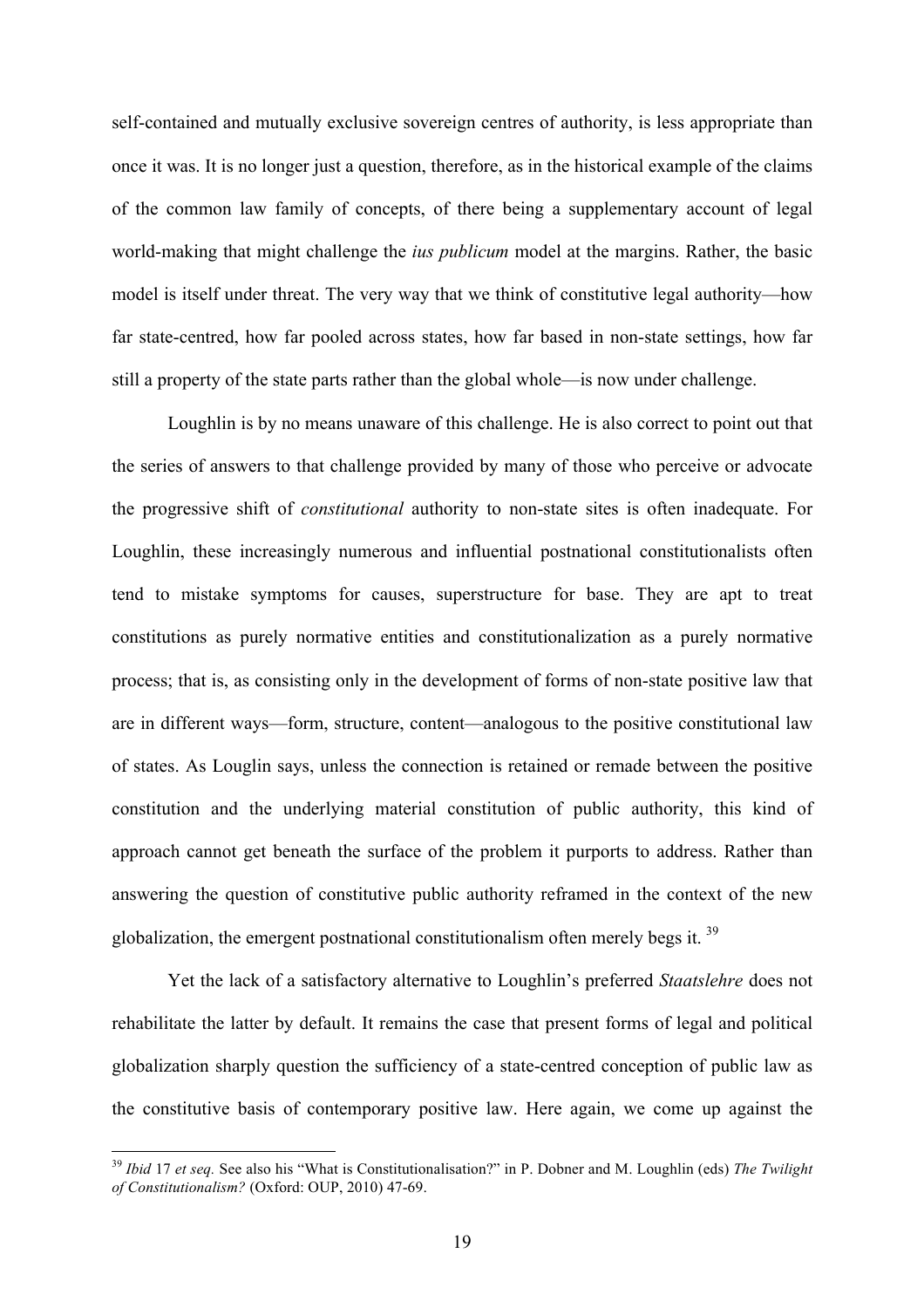limits of Loughlin's approach. Just as the evidence finally runs out in any attempt to make the historical case for the dominant constituent role of *ius publicum* against all-comers, so too, and more obviously and urgently, the adequacy of the state-based public law account as a way of understanding the contemporary world of positive law is profoundly challenged under conditions of increased transnationalisation of legal authority. In the end, with his emphasis on the deep and general explanatory character of his thesis, Loughlin bequeaths to us a persuasive, but by no means irrefutable, account of the indispensably public historical basis of modern law, together with a version of the public foundations of law in today's world that increasingly threatens to be undercut by the forces of globalization

If we want to continue and build upon the argument for the necessarily public quality of law as part of a two-level conception of publicness, we must recognize the restrictions imposed by a purely explanatory paradigm. As noted, Loughlin sets his stall out against ideal theory. He does so on the basis that its aspirational and ideological lens distorts understanding of how the world is, $^{40}$  and also because, in concentrating on the 'ought', ideal theory can be inattentive to the gap between 'is' and 'ought' and so to the issue of whether and how that gap may be bridged.<sup>41</sup> Yet, is there not a middle way? Can we not have an approach that that blends explanation, evaluation and ideal projection—that comprehends the real in light of the ideal and the ideal in light of the real? Can we not acknowledge the grounding of the idea of 'publicness' in certain historical and contemporary conditions of authority yet still try to find an ideal vantage point appropriate to these conditions for evaluating and criticizing or justifying these extant notions of publicness? Can we not in this way provide a more compelling account of why publicness has been important to law and why and how it might continue to be? And if we follow this approach, cannot the evaluative

 $^{40}$  Loughlin, n23 above, 50-54.<br><sup>41</sup> For example, in his critique of the excessive normativism and attendant neglect of the underlying material constitution in much postnational constitutional writing, he stresses how little attention is paid by the exponents of this approach to the necessary preconditions of the realization of their ideal conception of constitutionalism. See e.g. Loughlin, n 19 above, 17 *et seq.*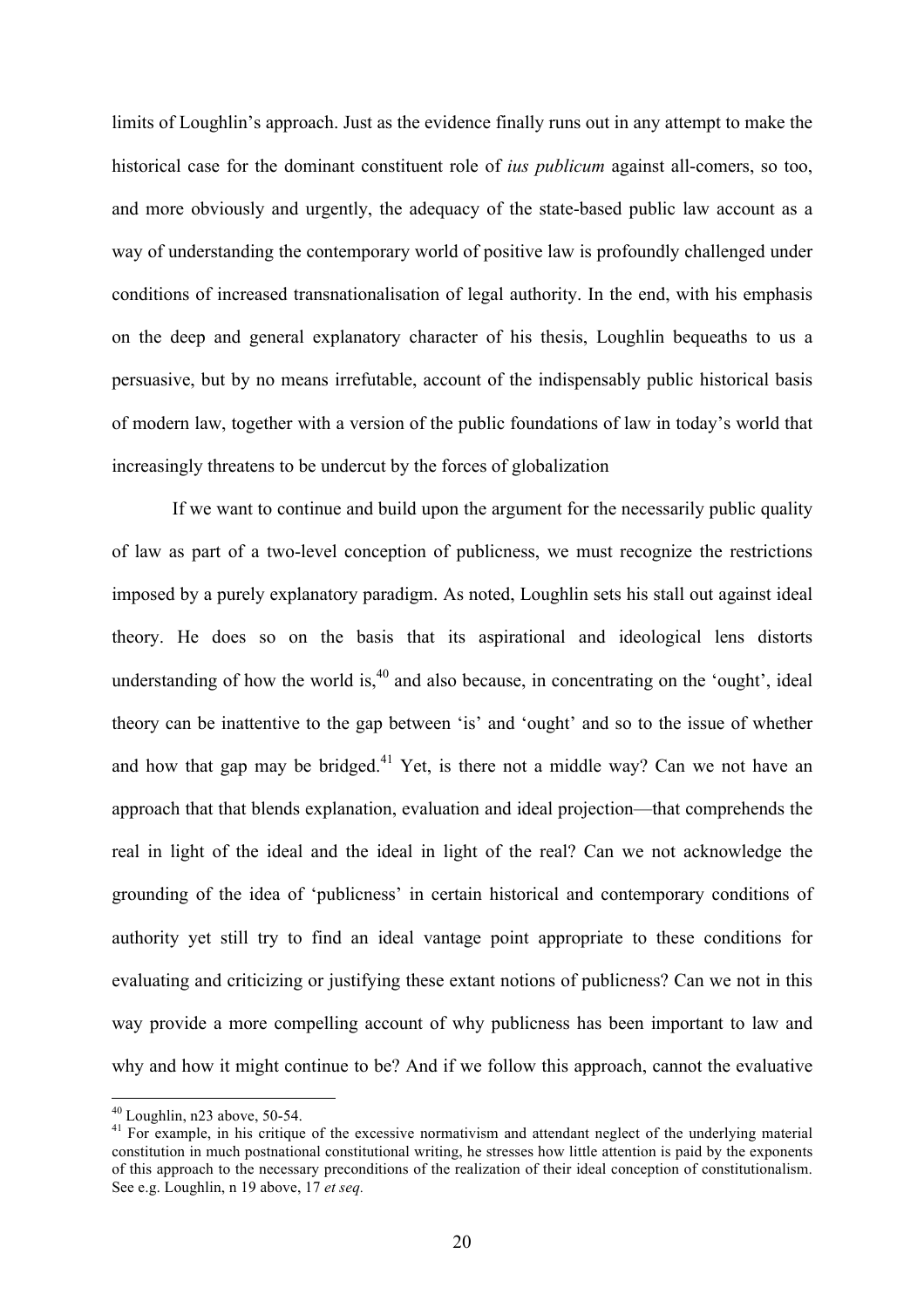dimension be added to the balance sheet in assessing the merits of rival historical understandings of the law, as well as supplying guidance in our working out whether and how we might retain or restore the public foundations of contemporary law under conditions of globalization?

In the following subsection I will set about trying to answer these questions in the affirmative. We can only explore the deepest resonance and full potential of law's publicness, I will argue, if we introduce this evaluative dimension. However, the consequence of so doing is not to resolve the question of law's character under globalization but merely to open that question up to a wider range of possible answers.

### *C.* '*Publicness ' of Law as Democratic Ideal and Aspiration*

In recent work Jeremy Waldron has begun to address the challenge of considering law's publicness from a morally committed standpoint. He has sought to identify the necessarily public quality of modern law understood not only as a living practice, or as a legacy of past practice, but as a quality *ideally* suited to modern law.42 Where and how does he locate this ideal dimension?

For Waldron, the key benchmark of appropriateness—of ethical adequacy—of contemporary law, is supplied by the idea of democracy. We now live in an age in which, as Amartya Sen points out, the democratic ideal of collective self-rule has ceased to be understood in its various localities as a purely local need and has come instead to be endorsed as a "universal commitment", and so as a 'normal' template of government.<sup>43</sup> Democracy sets the basic standard of our political times, and our legal system, just like all our other modalities and institutions of government, should respect and reflect that basic standard. And

<sup>&</sup>lt;sup>42</sup> See J. Waldron, "Can There be a Democratic Jurisprudence?" in *New York University Public law and Legal Theory Working Papers (2008) 35. Available at http://papers.ssrn.com/sol3/papers.cfm?abstract id=1280923.* <sup>43</sup> A. Sen "Democracy as a Universal Value" *Journal of Democracy* 10 (1999) 3 -17.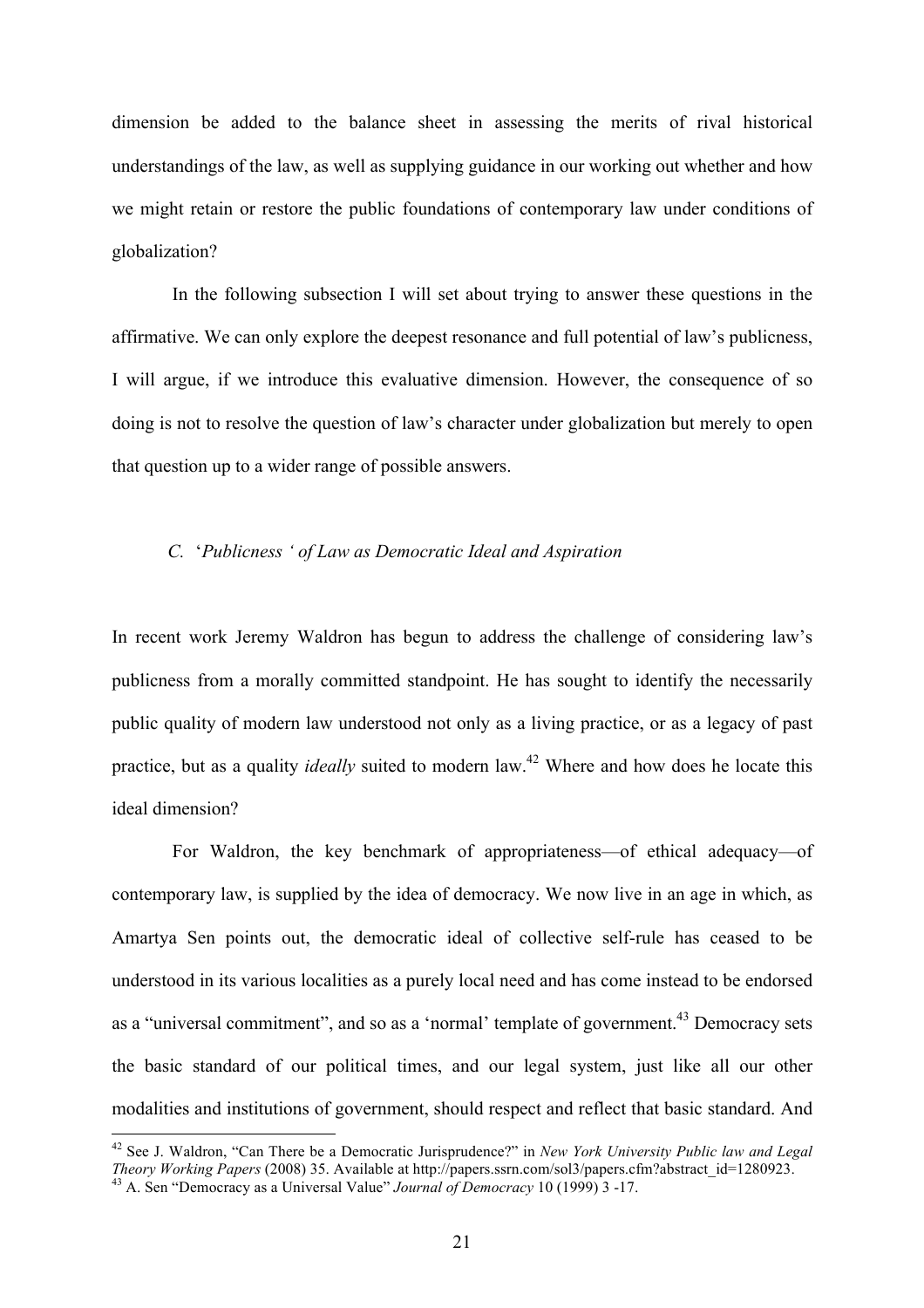if, according to Waldron, we duly pursue the imperatives of a "democratic jurisprudence"<sup>44</sup> then we will conclude that modern law should indeed exhibit, amongst other things, a necessarily and irreducibly public quality, but one that is best expressed through the presence of key input and output dimensions of the democratic ethic of collective self-rule; that is to say, modern law should function through "(i)… norms that purport to stand in the name of the whole society, and (ii) …that address matters of concern to the society as such, not just matters of personal or sectional concern to the individuals who happened to be involved in formulating them." 45

We should note that, for Waldron, these standards mean both less and more than that each and every particular legal norm should emanate from a democratic source. While this may be an important way, indeed often the best way of fulfilling his first, input-based criterion, it is neither a strictly necessary nor a sufficient condition of the publicness of individual legal norms. It is not necessary because norms that are claimed to be made in the name of the whole society might be issued in good faith by those who have no formal democratic mandate but who can nevertheless plausibly claim to be "guardians of the public good"46 in particular contexts of action. It is insufficient because a democratic source is not enough for the law to be properly 'public' unless it also meets the output-based criterion and effectively presents itself as oriented to the needs of society as whole; that is to say, unless it "*purports* to promote the public good."<sup>47</sup>

Waldron's approach is only sketchily developed. It is not explicitly concerned to pursue Loughlin's central insight and distinguish between different tiers—constitutive and constituted—of public, democratic authority. Moreover, it does not directly engage with the

<sup>44</sup> Waldron, n42 above. <sup>45</sup> *Ibid* 39. <sup>46</sup> *Ibid* 39. <sup>47</sup> *Ibid* 41.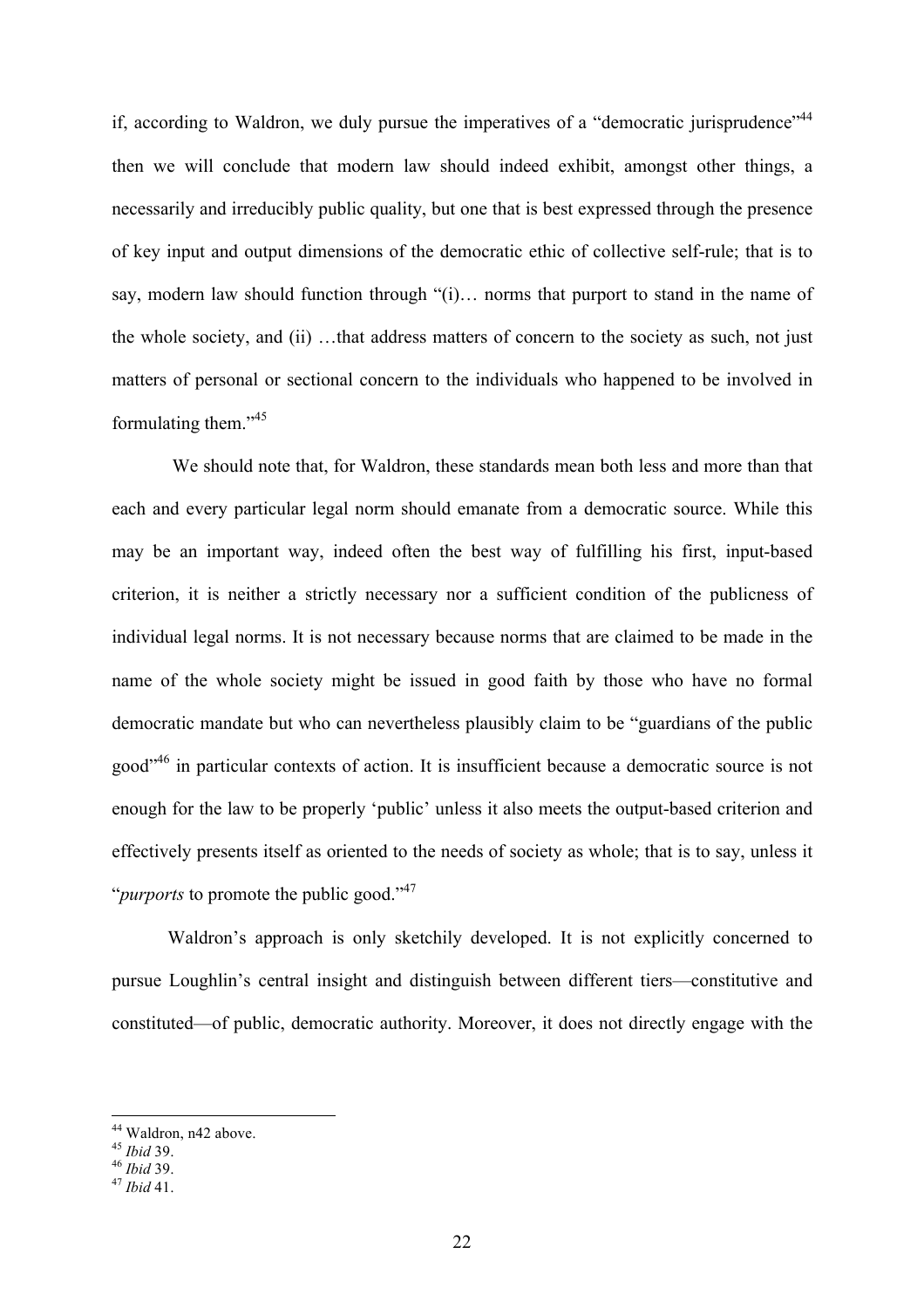question of non-state forms of public authority. Nevertheless, it supplies a highly suggestive platform for building a more normative element into the Loughlin conception of publicness.

In the first place, the choice of democracy as a key background evaluative standard for publicness avoids the charge of remote or contentious idealism. More so than any other candidate ideal, the democratic standard is one that is both immanent within modern society and the modern state system, and, in principle, if not in practical detail, is relatively uncontroversial.

In the second place, the particular link forged between the ideal background standard of democracy and the modern historical development of law's constitutive public authority is a plausibly intimate one in which the real and the ideal are mutually informative. On the one hand, the real nurtured the ideal. Historically, the innovative modern idea of law as a constitutive public authority—so central to Loughlin's analysis—was at least protodemocratic in quality. It was based on a notion that certain matters should be treated as of general 'public' concern just in view of the fact that the interests of all members of society were affected. This, in turn, presupposed that the interests of all mattered and were to be taken into account, and the cultivation of such sentiments would lead eventually and after much social struggle to the development of modern institutional forms of representative democracy. Indeed, to recall the question of the historical credentials of law's necessary publicness, that proto-democratic quality—the germ and prospect of the ideal in the real—is one of the reasons why, in accounting for what is distinctive about modern law, we might favour a narrative that locates the constitutive basis and self-authorizing narrative of modern law exclusively in the principles of *ius publicum* over a narrative hat embraces wider 'common law' sources as constitutive. On the other hand, and completing the circle of mutual influence, the ideal may be deployed to reshape the real. The modern democratic imagination that emerged out of the social reality of the development of a constitutive conception of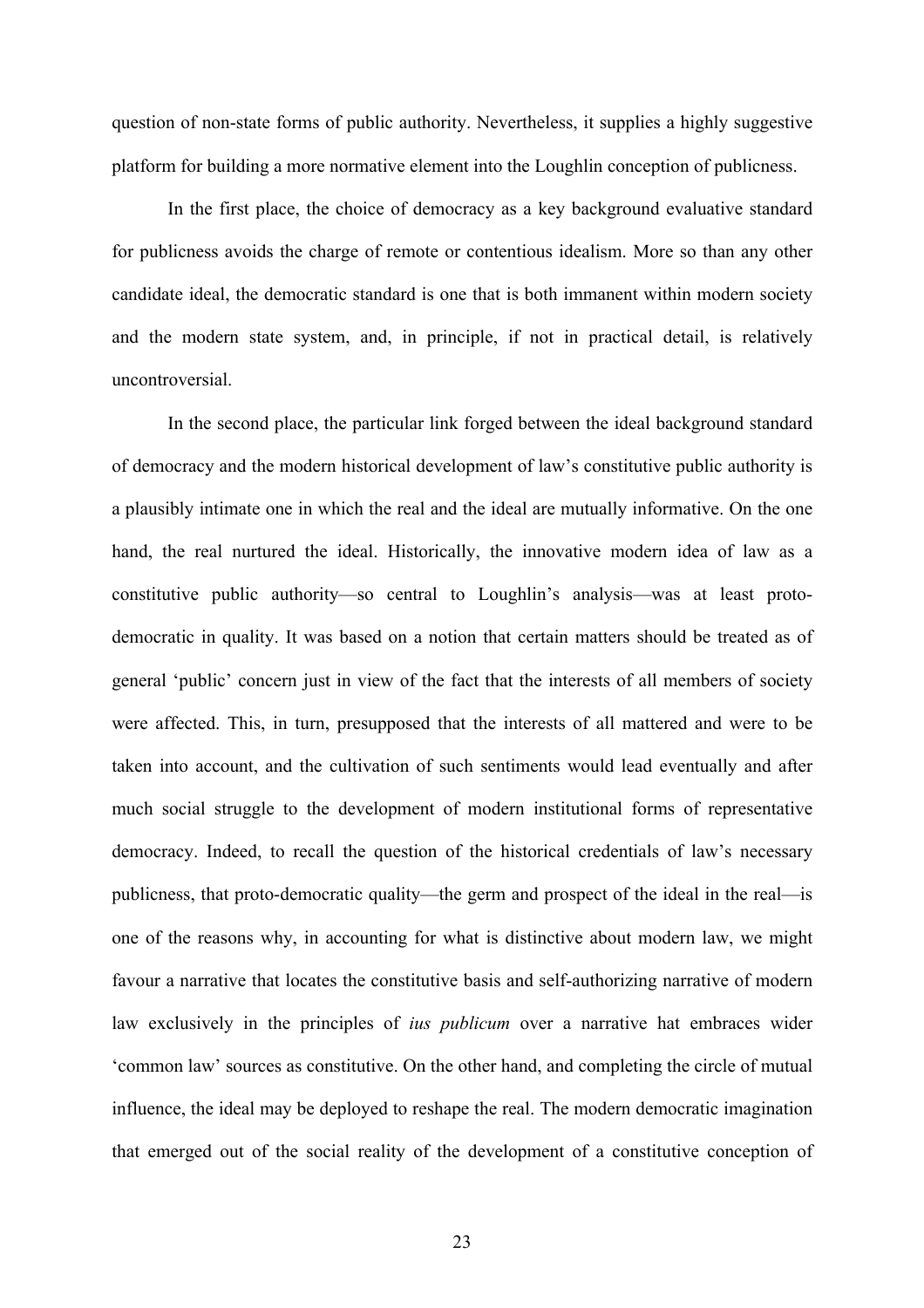public authority, and which, however tentatively and unevenly, has become consolidated within the mature forms of that constitutive framework, may be and has been reciprocally deployed as an ongoing critical standard against which to test and guide that sense of publicness in state-centred and state-decentred frameworks of contemporary law alike.

In the third place, just as we understood the public character of law within a two-tier model as both the generative framework of all positive law and the selective object of that generative framework, so we may adapt and apply Waldron's insights in order to comprehend the standard of democracy associated with publicness in similarly two-tier terms. Most basically, the background standard of democracy, itself rooted in the constitutive sense of public autonomy, speaks to the importance of collective self-rule as a meta-principle of political organisation. That is to say, the very framework conditions of the "political pact"<sup>48</sup> —the constitutive sense of the proper subjects, territorial and functional jurisdiction, and key offices of the political which, in Loughlin's terms, make up the pre-positive juridical structure of the state—should so far as is possible, and even though they are by definition prior to the constituted forms of democratic rule, themselves be democratically mandated or homologated and be thus responsive to democracy's input standard.<sup>49</sup> Yet it does not follow from that constitutive democratic standard that every positive law duly constituted and every wide-ranging, public-affecting legal capacity duly created under positive law must or can itself meet the input standard of democracy. Sometimes there are reasons of principle why this is the case. Requirements of expertise, of impartial decision-making, of disinterested administration, of immunity from short-term electoral pressure, as well, of course, as the

 $^{48}$  Loughlin, n19 above, 20.<br> $^{49}$  Loughlin himself fully appreciates the incipiently democratic quality of the second-order "political pact". Indeed, he explicitly states that this pact rests on the principle of consent and, as such, also implies "some notion of representative, responsible, and accountable government" (*Ibid* 13). For him, however, this remains part and parcel of the 'real', and so a proper object of his explanatory thesis, rather than some ideal extrapolation from the real and benchmark for reinterpretation and refashioning of the real.

On the difficulties associated with the idea of a democratic theory prior to and about the terms of establishment of the *demos,* see, for example, my "Constitutionalism and the Incompleteness of Democracy: An Iterative Relationship" University of Edinburgh Law School Working Paper Series 2010/25; available at: http://papers.ssrn.com/sol3/papers.cfm?abstract\_id=1650016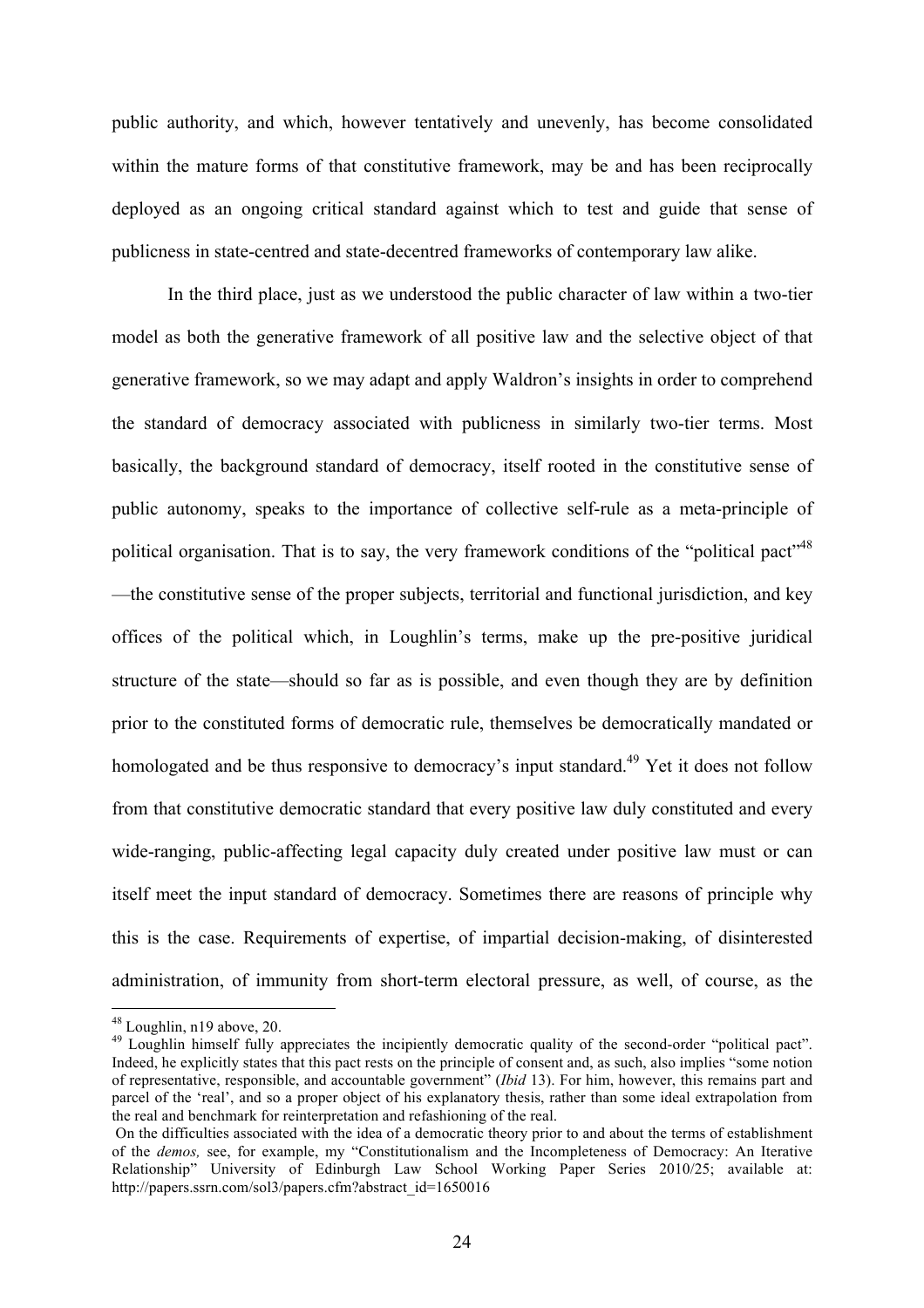need—recognized in the very double articulation of modernity's publicness at the comprehensive 'meta' level and selective 'object' level—to preserve significant spheres of private and associational autonomy within society, may militate against democratic forms of representation and accountability in and under the law. In these cases Waldron's second, output-based criterion of publicness—that the norms generously and inclusively reflect and respond to concerns of society as a whole and not just particular sectional interests—may be in tension with and may override the case for democratic input standards. Furthermore, as we shall see, even where there is no such clash of principle, even when democratically inclusive 'output' is not jeopardized by democratically narrow, short-term or divisive 'input', there may nevertheless be practical impediments to the development of forms of democratic input, in which case attention to democratic output standards can still be of significant compensatory value.

Fourthly and finally, these considerations generate a decidedly mixed message for the prospects of a democratically informed standard of publicness under conditions of globalization. On the one hand, the Waldron approach is flexible in terms of what democratic jurisprudence demands of the public quality of law at the derivate, first-order level of individual legal norms. The fact that the democratic indices of publicness are about output standards as much as input standards allows considerable scope for forms of institutional design of positive law in which the link to a particular state-centred constituent people may be somewhat attenuated. On the other hand, if democratic pedigree is to count as the highest input standard, then it must be considered as especially important, perhaps even indispensable, at the basic, second-order level of the very constitution of publicness. That is to say, unless first-order legal norms and capacities of positive public law, whose own democratic credentials may only be output-based, can be ultimately traced back to an original second-order source of authority that exhibits incipiently democratic characteristics, then the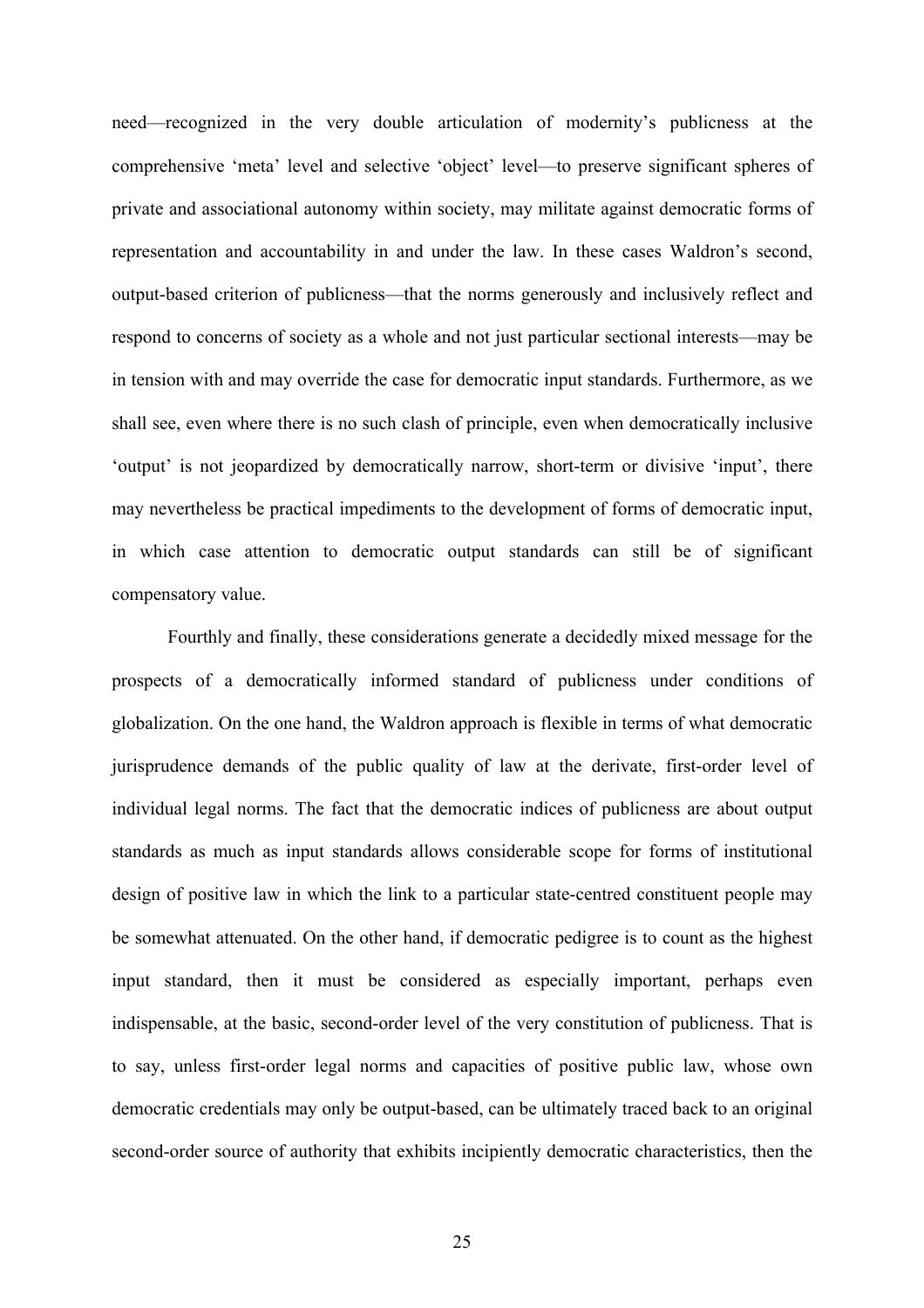link upon which law's constitutive sense of publicness depends is broken, and with that severance the very idea of law's necessary publicness is jeopardized.

It is this mixed message that underwrites the open-ended, contested character of the question of law's necessary publicness under contemporary conditions. The prospects of a normatively informed idea of the necessary publicness of law in a globalizing age depend on just how these various first- and second-order issues of the relationship between democracy and public authority are approached and addressed. Crudely, we can distinguish three broad positions. First, there is a state-centred position in which the second-order publicness and the qualities of constitutive democracy associated with the second-order publicness of a statebases *ius publicum* remains the exclusive key to law's necessarily public character. This is a position we can associate with Loughlin's elaborately developed theoretical model, but also with a whole generation of state-centred thinkers within constitutional and international law.<sup>50</sup> It holds that we can continue to conceive of the legal world in necessarily public terms only to the extent that non-state based positive law, whatever balance of input and output democratic qualities it might possess, can in the final analysis be understood as a delegation of authority from the original authority of the states.

A second position is one that, by contrast, pays no or less attention to questions of second order publicness and instead concentrates on the public qualities of first-order legal norms across the dispersed network of global governance. The advocates of this position, of whom we find prominent examples under such banners as Global Administrative  $Law<sup>51</sup>$  and

<sup>&</sup>lt;sup>50</sup> Loughlin nevertheless emphasizes the difference between his own more fundamental critique of post-state constitutional theory, which is ultimately *epistemic*—tied to the uniqueness of the state-centred constitutional view of the world and of the conditions which make that world-view possible, and the critique offered by a typical state-centred constitutionalist such as Dieter Grimm who focuses only on the first-order normative or positive accomplishment of constitutionalism but nonetheless perceives the full form of such an accomplishment as *culturally* distinctive of and (probably) peculiar to the political form of the modern state*.* See Loughlin, n19 above. 18. See also D. Grimm "The Constitution in the Process of Denationalization" (2005) 12 *Constellations* 447.<br><sup>51</sup> The Global Administrative Law project remains strongly associated with its founding institution, New York

University. See, e.g., B. Kingsbury, "The Concept of 'Law' in Global Administrative Law" (2009) 20 *European Journal of International Law* 23-57; "International Law as Inter-Public Law" in H. S. Richardson and M.S.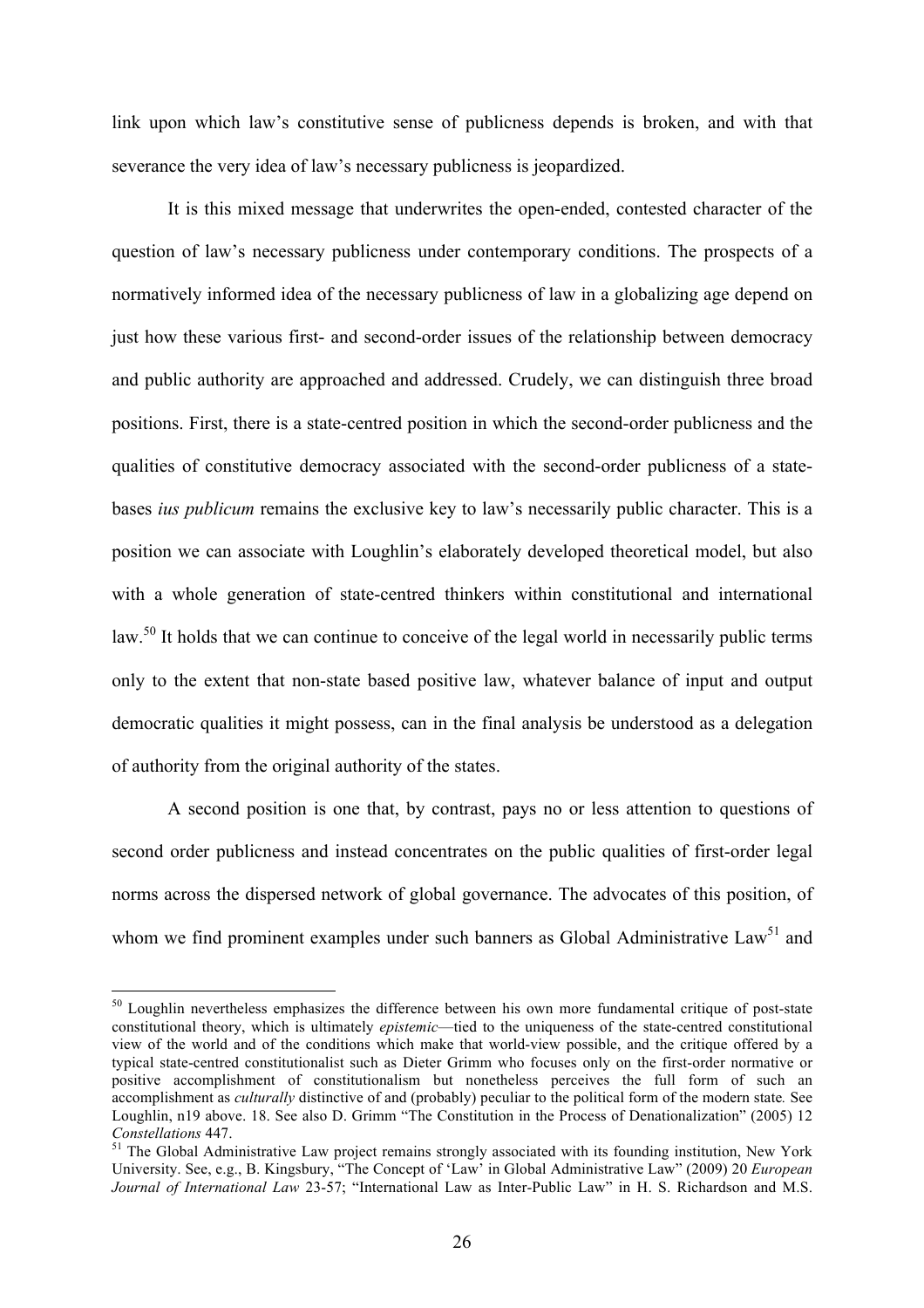global constitutional law,<sup>52</sup> would want to exclude or downgrade the significance of second– order publicness either because they do not consider that the kind of constitutive democratic publicness associated with the state-centred position *can* be plausible understood as the source of all legal authority in the dense and multiform structure of transnational regulation, or because they believe that such a pedigree based conception of democratic publicness s*hould* in any case be held wholly or largely irrelevant to the question of the legitimate authority of transnational law. In focusing on the credentials of diversely situated arrangements of first-order norms they tend to understand publicness in terms akin to what Michael Walzer would call a "reiterative universalism" <sup>53</sup> That is to say, on the one hand, the qualities of publicness are seen to be intrinsic to public law as generally understood, while, on the other, the articulation of these common norms is not seen as a matter of simply 'reading off' the local version from some inert universal "covering law",<sup>54</sup> but as a continuous and progressive process of recontextualization in which the universal is reshaped by the particular. According to one prominent scholar of Global Administrative Law, for example, the relevant universals can form around notions as general as the principles of legality, rationality and proportionality, together with respect for the Rule of Law and basic protection of human rights.<sup>55</sup> Over time, these normative ideas, all of which are engaged in democratic output-oriented tasks of "channelling, managing, shaping and constraining political power<sup>"56</sup> tend to circulate more widely and more readily. Gradually, "as the layers of

Williams (eds) *Moral Universalism and Pluralism* (New York: NYU Press, 2009) 167-2004. Kingsbury draws explicitly on Waldron's work (n42 above) in these pieces. See also the similar project on public authority and international institutions based at the Max Planck Institute in Heidelberg. See e.g. A Von Bogdandy, P. Dann and M. Goldmann, "Developing the Publicness of Public International Law: Towards a legal framework for Global Governance Activities" (2008) 9 German Law Journal 1375-1400.

<sup>&</sup>lt;sup>52</sup> See e.g. M. Kumm, "The Cosmopolitan Turn in Constitutionalism: On the Relationship between Constitutionalism in and beyond the State" in J. L. Dunoff and J.P. Trachtman (eds) *Ruling the World?* (Cambridge: CUP, 2009) 258-325. <sup>53</sup> M. Walzer, "Nations and Universe" in *Thinking Politically: Essays in Political Theory* (David Miller ed.,

New Haven, Yale University Press, 2007) 183-218, 187<br><sup>54</sup> *Ibid* 184.<br><sup>55</sup> See Kingsbury "The Concept of 'Law'"n51 above, 31-34.<br><sup>56</sup> *Ibid* 32.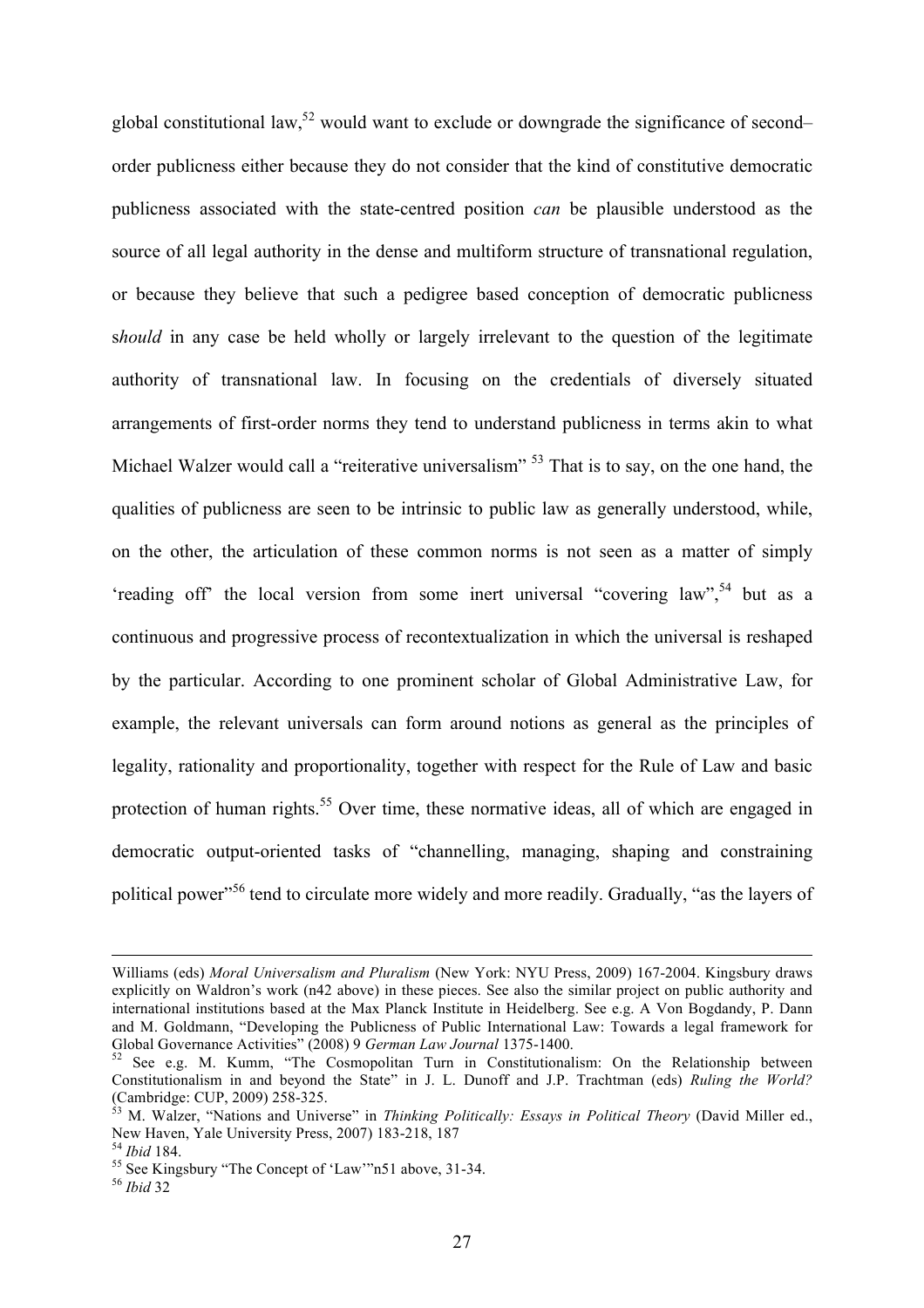common normative practice thicken, they come to be argued for and adopted through a mixture of comparative study and a sense that they are (or are becoming) obligatory."<sup>57</sup> Meanwhile, a similarly cosmopolitan story is being told today about the development of constitutional law across state and post-state sites, centred upon the nurturing at of universal constitutional commitments to principles of legality, subsidiarity, adequate participation and accountability, public reason and rights-protection.<sup>58</sup>

The reiterative universalists, therefore, believe in an authority system that is horizontal and normatively guided, whereas in the state-centred approach authority is understood to be vertical and lexically dictated. Democratic publicness, for the reiterative universalist, is about the trans-polity corroboration and vindication of best practice in polity sites that, in an increasing number of cases, lack a constitutive framework of democracy, whereas from the state-centred perspective it is first and foremost about continuing to insist on just that high modern constitutive pedigree even where it is becoming remote from the relevant transnational contexts of the regulation of collective action. One or other of the twin democratic imperatives of publicness, input or output—either a constitutive collective selfauthorization or an adopted commitment to an inclusive sense of public interest and responsibility in all legal contexts of collective action regardless of how removed they are from a constitutive frame — is given priority. Whichever side is emphasized however, the claim to publicness is arguably diminished and destabilized just because of the absence or neglect of the other.

This opposition helps to account for the attraction of a third approach, one that tries to gives equal due to the importance of constitutive public authority and the shift of regulatory power away from the state. Such an outlook, often broadly based upon a Habermasian approach to public autonomy, insist that the deep pre-positive and proto-democratic structure

 $57 \;$ *Ibid* 30<br> $58 \;$ See Kumm, n52 above.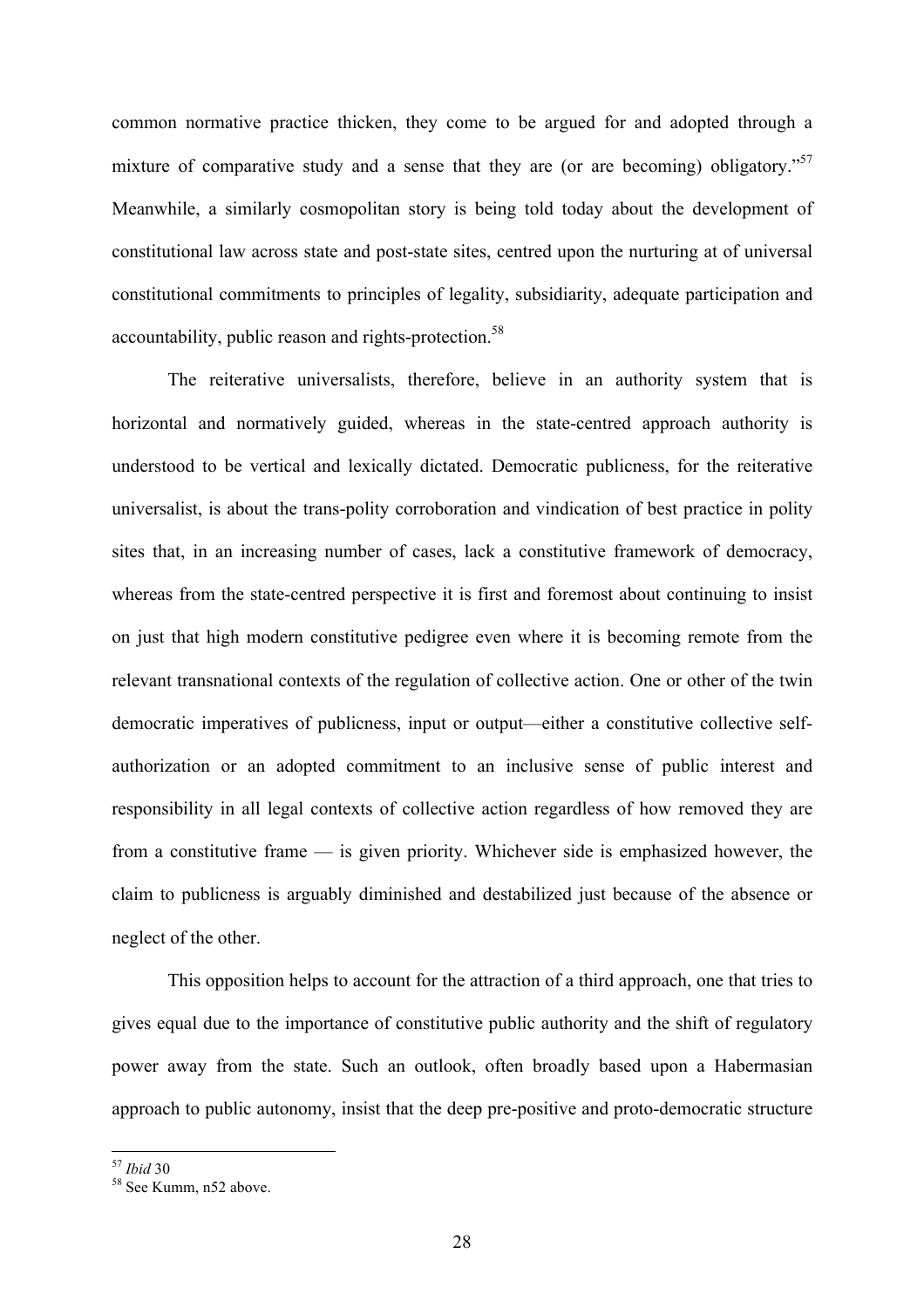of public authority that we tend to associate with the state need not, after, all be exclusively tied to the state. Rather, if we concentrate on its general properties rather than its conventional historical model, it is a structure that can also be found in other settings. These setting may include state-like bodies such as the EU, where at least some of the cultural and institutional preconditions of the reflexive construction of public autonomy, including the recent trace of documentary constitutionalism in the ultimately abortive Constitutional Treaty, may be present.<sup>59</sup> But, on one view at least, perhaps most fully developed in the recent work of Nico Krisch, public autonomy, understood in the most general terms as the expression of a right to self-legislation can also imagined and fashioned—can provide the relevant "scheme of intelligibility"—in other more modest and less state-like settings of transnational collective action. Such settings will be inhabited by actors who may be 'members' of multiple polities and who, therefore, do not owe exclusive or even predominant loyalty to any one particular polity.<sup>60</sup> Within this model of pluralist public autonomy, according to Krisch, the weight of any particular collective claim to public autonomy will depend upon many factors; "on the strength of its social grounding, of the participatory practices that support it as well as the plausibility of its attempt to balance inclusiveness and particularity."61 The last element in particular is vital. Public autonomy in a world of interpenetrated rather than mutually exclusive political domains, of non-holistic commitment to multiple segmentalized polities each with widely ramified decision effects, has to find a new balance between the (more broadly) *affected* and the (more narrowly) *affectively* engaged. There must be sufficient common commitment to form a sense of common 'publicness', but there must also be a recognition that insider and outsider are positions on a spectrum rather than categorical opposites, as well as an awareness that however the balance

 <sup>59</sup> See e.g. J. Habermas "Why Europe Needs A Constitution" (2001) 11 *New Left Review* (Sep.-Oct.) 1-20.

<sup>&</sup>lt;sup>60</sup> N. Krisch "The Case for Pluralism in Postnational Law" LSE Legal Studies Working Papers 12/2009, available at http://papers.ssrn.com/sol3/papers.cfm?abstract\_id=1418707. See also his *Beyond Constitutionalism: The Pluralist Structure of Postnational Law* (Oxford: OUP, 2010) <sup>61</sup> 'The Case for Pluralism' n60 above, 38-39.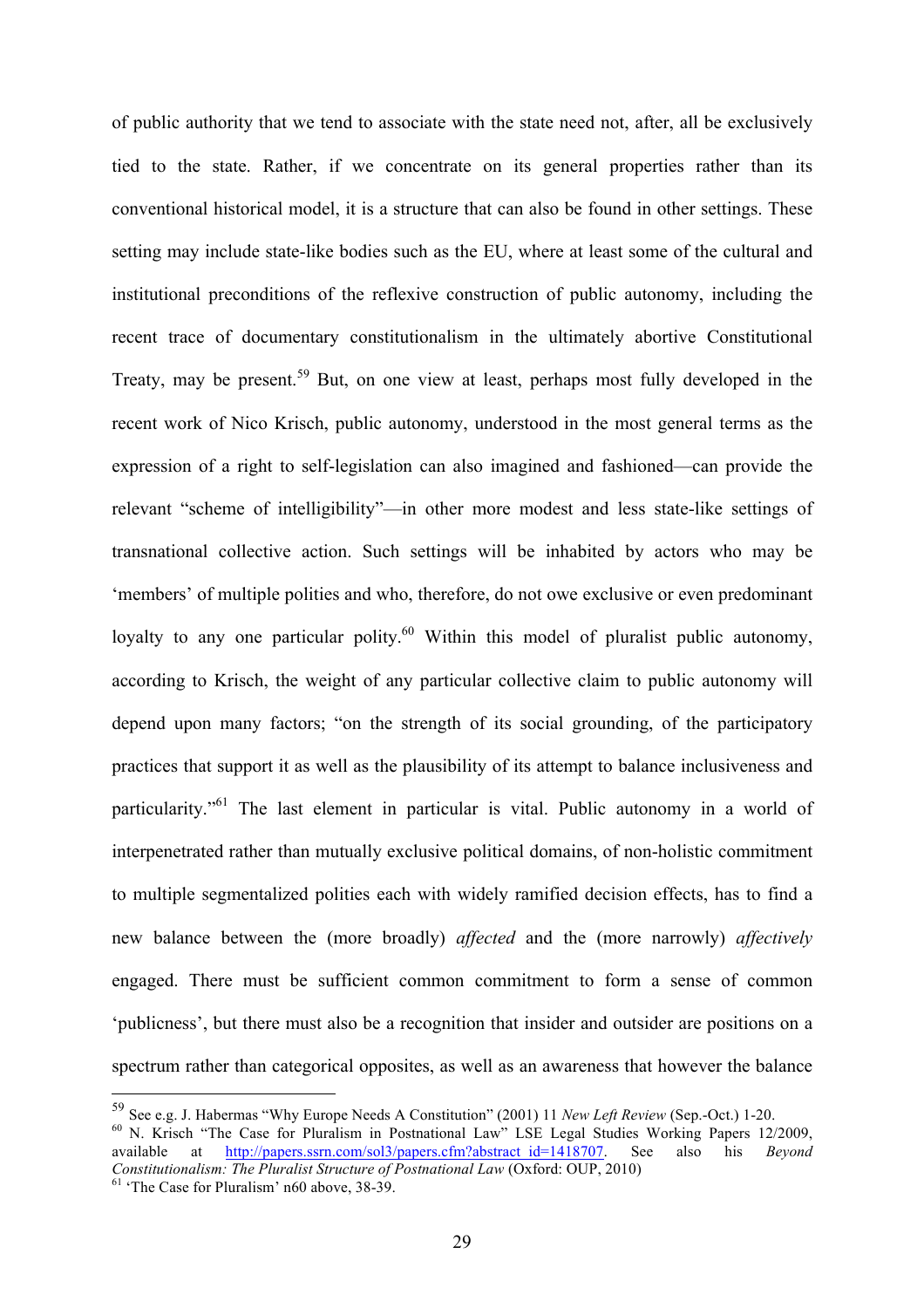of affected interest and affective belonging is resolved in any one polity context must be assessed in the light of how it is resolved in all other overlapping contexts.

If we follow this approach, second order publicness may be revamped as a more mobile constitutive virtue of the law. And to the extent that original political authority can be conceived of in non-state settings, some of the burden of democratic publicness is removed from the second order input setting of the state, just as some of the burden is removed from the merely first-order and often predominantly output-orientated setting of the transnational. By this method, therefore, the test of the necessary publicness of law is one that tries to incorporate and remix aspects of all the main current strands of thinking—state-centred and reiterative universalists themes now joined and complemented by the possibility of original authority beyond the state.

# **4. Conclusion: The Point of Departure**

Yet, for all that it seems to offer a new horizon of possibility, and one to which I have been attracted in my own work,<sup>62</sup> the conditional nature of the above formulation leaves us with an urgent political dilemma, and one that remains wrapped up in a deep conceptual question. Politically, to what extent *can* the emergence of non-state sites of governance ever adequately balance the loss of public authority by the states? In turn, this is as much a question of the limits of our categories for thinking about the 'political' and the 'legal' as it is an empirical question. For the underlying issue is whether the kind of collective autonomy we can imagine for the various generators of a new networked space of transnational collective decision, whether we are talking about the regulation of football or of Olympic sport, or the registration of internet names, or the upholding of regional human rights, or the development of worldwide system for punishing crimes against humanity, or the protection of the rain

 <sup>62</sup> See e.g. Walker n 37 above; "The Idea of Constitutional Pluralism" (2002) 65 *Modern Law Review* <sup>317</sup> -359; and in the specific context of EU law, "Reframing EU Constitutionalism" in Dunoff and Trachtman (eds) *Ruling the World?* (n52 above) 149-77.